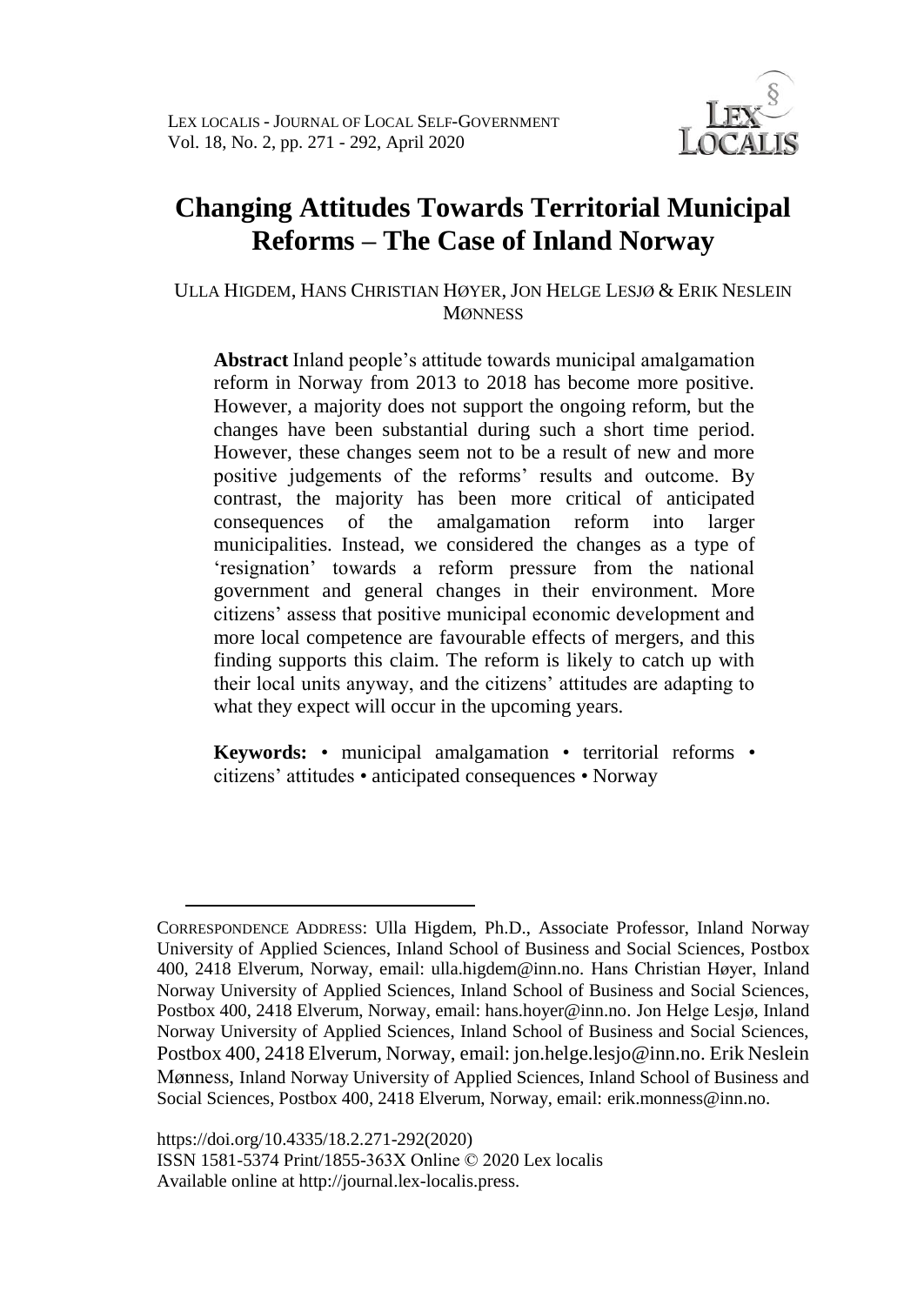#### **1 Introduction**

Territorial reforms are the most radical and often contested reorganisation of local and regional levels of a nation (Ebinger, Kuhlmann, & Bogumil, 2019). Because territorial reforms in the sense of up-scaling or amalgamation influence European national politics from one country to another in a regular manner, such reforms have received scholarly attention (Baldersheim and Rose, 2010). From the 1970s until today, the number of municipalities across European countries has substantially declined (Ebinger et al., 2019). In the period of 2008 to 2017, 15 European countries have undergone territorial reforms, and the number of municipalities has decreased by more than 5000 ((Swianiewicz, 2018). Australia has also experienced what is called municipal amalgamation programmes of an episodic nature, another much contested and debated topic (Ryan et al., 2016).

Changes in sub-national organisation are of great importance for local welfare policy and local democracy in most European countries (Bouckaert and Kuhlmann 2016*)*. Norway, among the Scandinavian countries, is no exception to this trend, and this topic received new actuality when the conservative Solberg government entered office after the general election in 2013. This right-wing government of the Conservative Party and the Progress Party had prioritised the municipal reform of reducing the number of municipalities considerably (Klausen, Askim and Vabo, 2016). The government's main objective was to secure professional welfare services and to develop sustainable entities, also securing local planning and democracy.

From 2013 to 2017 a national lead political process ended with a decision in parliament to reduce the number of municipalities from 428 to 356. In 2014, the majority in the parliament decided to include the regions into the reform programme, resulting in a decision to reduce the number of counties from 19 to 11. The implementation date of the territorial reforms affecting municipalities and counties is 1 January 2020.

The government wanted political consensus and the largest possible coalition behind the reform, but this was not possible in parliament or in local politics, especially in rural areas, because this topic also activated a strong centre–periphery cleavage in Norwegian politics (Rokkan, 1987). Therefore, the government only achieved the lowest necessary majority in favour of the reform. Nonetheless, the government prioritised the implementation of the reform and insisted on continuing the reform beyond 2020.

This article focuses on the citizens' attitudes towards the municipal reform. This topic has only been briefly studied outside the Scandinavian countries. Several studies conducted in Norway have been based on national samples. This article focuses on the developments in the citizens' attitude to amalgamation reforms in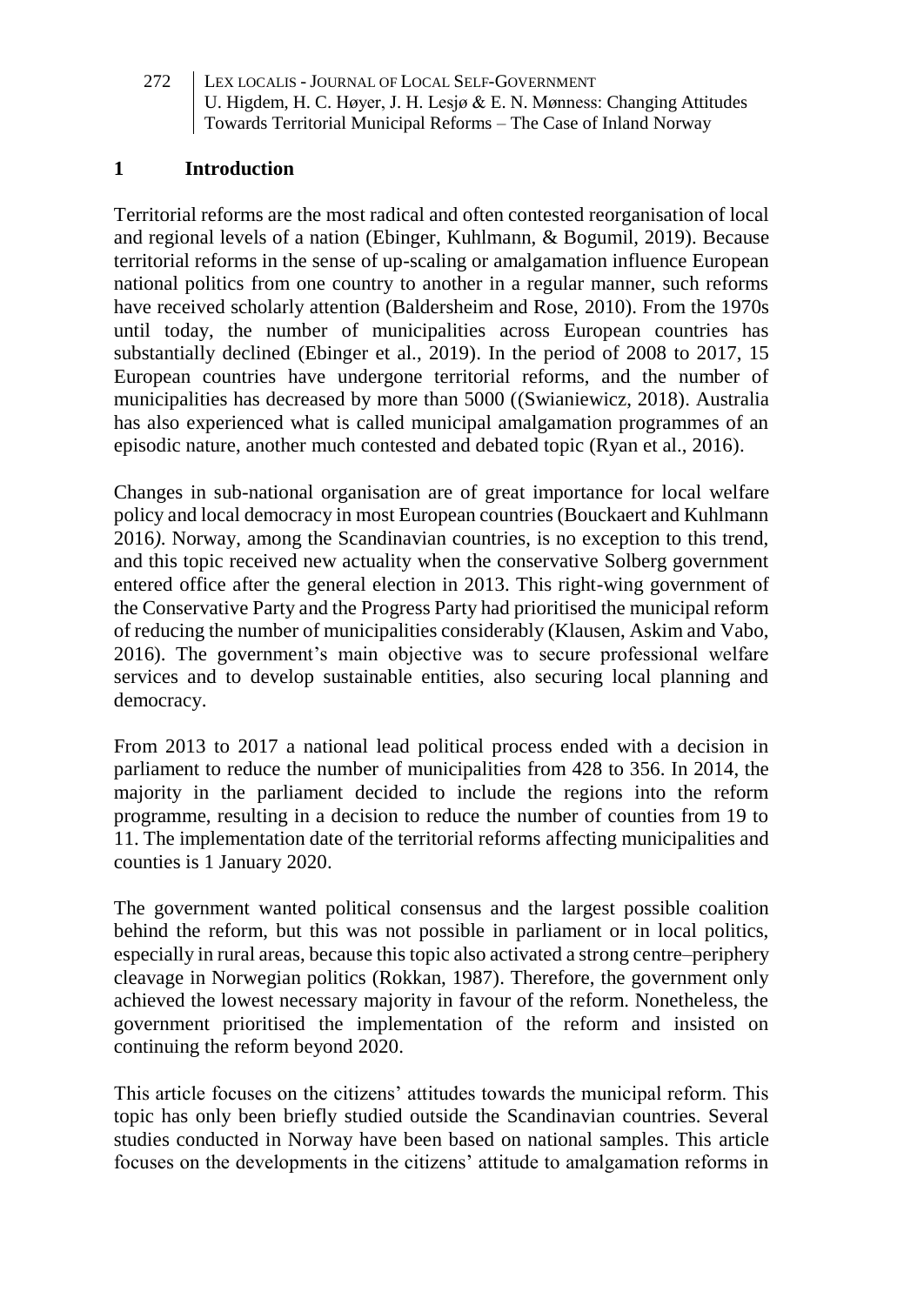a period with political cleavages and public debate connected to the reform. The research question is if and how citizens' attitudes towards reducing the number of municipalities have changed during the national reform process.

This article is based on data from the Inland region in Norway, a region comprising 48 municipalities and two counties. No amalgamation of municipalities was decided in the actual period, and the two counties were merged after a political decision in parliament even if the county councils voted against the reform. The region has a territory larger than Denmark, a substantial distance from south to north, and may be characterised as an inland periphery.

The data is from two surveys drawn from representative samples in Inland Norway at two different times: in 2013 and 2018. The first data set is from the start of the reform process, and the second is drawn at the time the national policy process had concluded upon where municipalities are going to merge. At this time, the national government's message was to continue the reform process beyond 2020.

Studies of human actions and attitudes may be built on assumptions of rational individuals motivated by self-interest and social actors embedded in a community of others (Christensen, Lægreid, & K.A, 2015; Grenwood, Oliviver, Sahlin, & Suddaby, 2008; Hall & Taylor, 1996). The rational self–interest-oriented individual calculates what to do in different situations according to her or his interests (Hardin R, 2002) For the social individual, conforming to common values, history, and identity is critical (March & Olsen, 1995). From a rational choice perspective, we expect citizens' attitude to reforms to be a result of their interests and calculations of what they will benefit from. The social actor will be strongly influenced by her or his commitment to the values in an established order and institutions, which slowly passes through changes.

Consequently, from a rational perspective our empirical expectations are as follows: i) A clear an unambiguous connection will be observed between citizens' estimation of cost and benefits with municipal amalgamation and their stand regarding the merging of their own municipality. ii) Changing assumptions will be directly followed by a new stand regarding the reform. iii) The individual attitudes to reform reflect the stand of an individual's preferred political party.

From a social-embedded perspective, our empirical expectations are as follows: i) There is no necessary connection between the citizens' assumptions of their own cost and benefits from a municipal merger and their own stand on the topic. ii) Resistance to reforms reduces over time independent of the assumption of cost and benefits. iii) Citizens' evaluations are generally influenced by their belonging to and identification with, for instance, political values, parties, and groups, and what they consider an appropriate stand in their community of residence.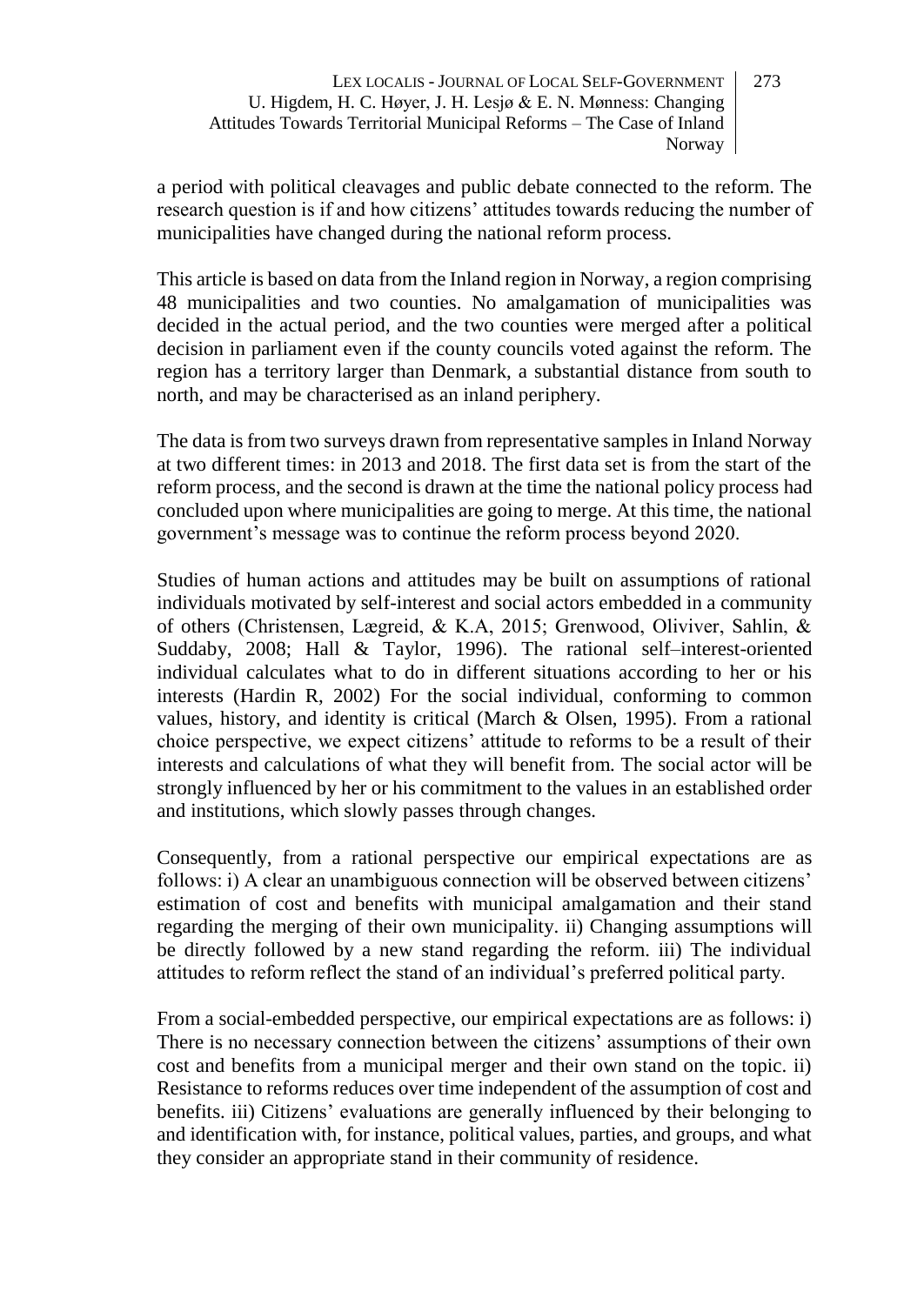#### **2 Literature overview**

Similar to many other European countries', municipal reform introducing amalgamation of small units into larger units has been contested in Norwegian politics (Baldersheim & Rose, 2010). A substantial body of literature has investigated impacts (ex-post) of territorial reforms, and especially from the Nordic countries (Ebinger et al., 2019; Swianiewicz, 2018). However, our systematic search for literature on citizens' ex-ante attitudes to municipal or county amalgamation indicated that the literature has been scarce.

In a Swiss context Calciolari, Cristofoli, and Macciò (2013), claim that citizens seem to support municipal amalgamations understood as showing a high degree pf civic consciousness. Verhoeven and Duyvendak (2016) address how collective political actors appeal to citizens opinions and feelings regarding amalgamation and, in general, claim that citizens' do feel 'threatened, afraid, disempowered, frustrated or angry' (Verhoeven & Duyvendak, 2016, p. 468) regarding such policy interventions, and that such feelings are rational. By attributing rationality to such feelings towards municipal amalgamation policy, these researchers also dismiss NIMBY (not in my back yard) as a type of argument that also supports the notion of 'the irrational citizens' (Verhoeven & Duyvendak, 2016). In their case from the amalgamation of The Hague, Verhoeven and Duyvendak explain how citizens' views and actions on (against) territorial reform by policy processes and discourses appealed to citizens' emotions. Consequently, they argue that such analysis is critical for understanding failing implementation and a lack of legitimacy (Verhoeven & Duyvendak, 2016).

In our literature review, we find studies of citicens' ex-ante attitudes to municipal amalgamation also from Canada and Austalia (Kushner& Siegel, 2003; Poel 2000; Ryan et. al., 2016). Suveys of citicens attitudes are context sensitive and related to the public and political discourse in the actual time and periode. Even though there are interesting findingas also outside Europe, as the plain fact that municipal amalgamation seems to be a contested issue amongst citicens everywhere, we will delimit ourselves to the Europan findings on this issue.

Since 2000, several surveys have been conducted on citizens' attitudes regarding municipal amalgamation in Norway (Johnsen & Klausen, 2006; Lawrence Rose & Pettersen, 2003; Lawrence Rose & Pettersen, 2005).

Rose and Pettersen employe three perspectives related to citizens' perspectives. First, the principal perspective is the citizens' general stance on reducing the number of municipalities. Second, the contextual perspective is the inhabitant's attitude towards merging the individual's own municipality with the neighbouring municipality. The third perspective is the inhabitants' willingness to pay more in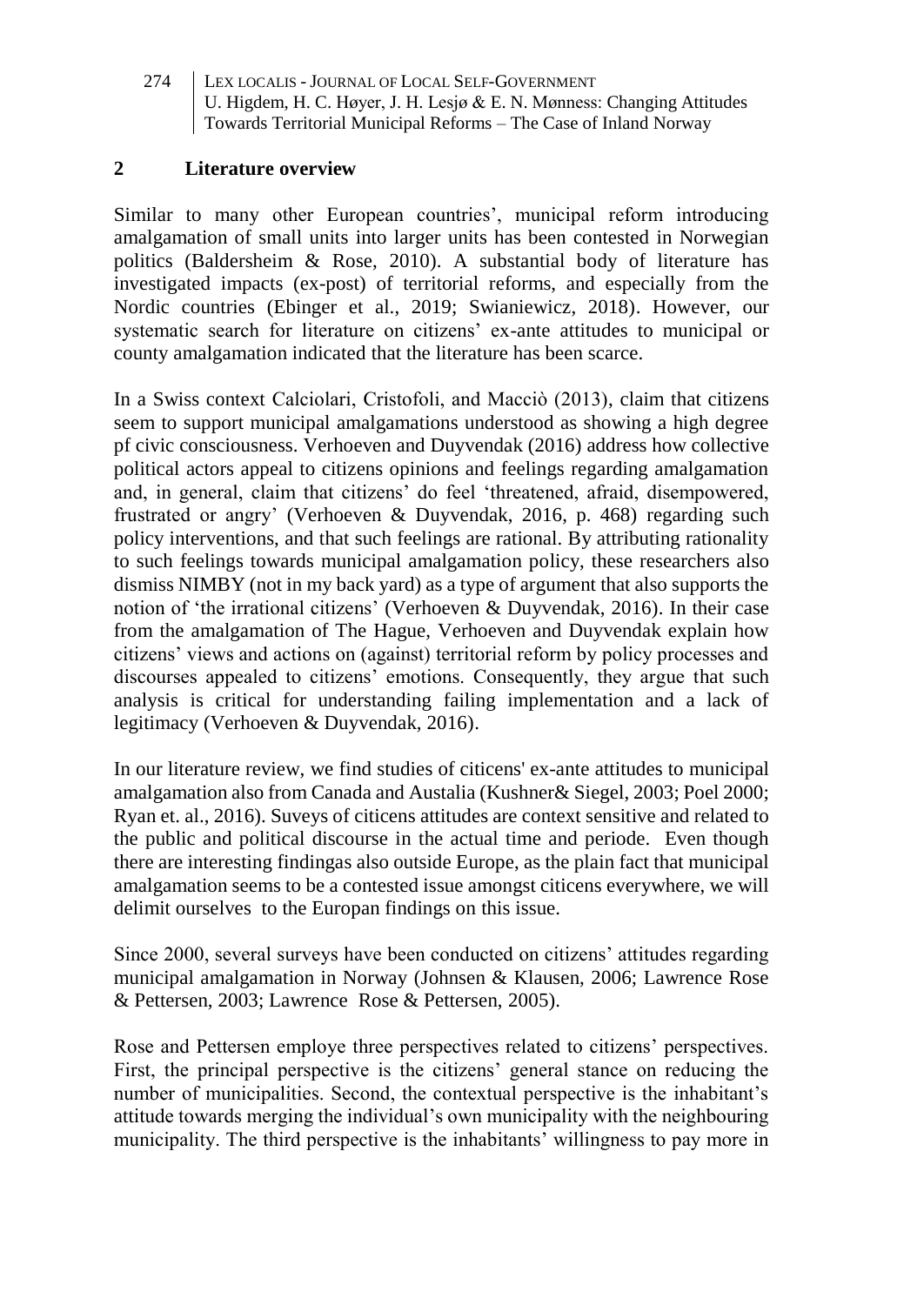taxes as an alternative to amalgamation, and how this affects the attitudes on amalgamation—called the cost-contingent perspective.

Johnsen and Klausen (2006) propose including a third perspective in addition to the two hegemonic discourses in the debate: the economic utility perspective (topdown) and the local democracy perspective (bottom-up), a resource-dependent and power-dependent perspective inspired by the strategy-field in organisational theory. This perspective considers the municipality to be a collection of resources, where the municipality and its citizens are selecting the option that sustains the control (power) of resources in their own municipality and preventing mergers, for example, between a small and large municipality. This phenomenon might often be the case with small municipalities on the fringe of a larger municipality. Johnsen and Klausen have launched 'the small town rule': 'The voters in the municipality having the largest population and town centre will be the most positive regarding a proposal of a municipal merger, provided there are substantial differences in size between the largest and the other localities' (Johnsen & Klausen, 2006, p. 35).

The overall result from the early-2000 studies suggests an equal division of the population between proponents and opponents to municipal amalgamations. However, when the question is amalgamation with your neighbouring municipality, the opposition and scepticism increases. As for the other studies (Ryan et al., 2016), factors such as gender, education, and income have significance; for example, being male, having a higher education, and an average to good income is more likely be in favour of municipal amalgamation in principle and in the contextual perspective. Citizens' affiliation to a party is, however, notable because of the stronger explanation of attitudes regarding municipal amalgamation (Jacobsen, 2004; Lawrence Rose & Pettersen, 2003; Lawrence Rose & Pettersen, 2005). Data from referendums on municipal mergers indicates that 'the small town rule' is a more powerful explanation than economic or local democracy perspectives (Johnsen & Klausen, 2006).

More citizens are in favour of municipal amalgamation in 2015 than in early 2000, both in the principal and the contextual perspective (Lawrence Rose, Klausen, & Winsvold, 2017). The tendency increases from 33% (2003–2007) to almost 45% (2011) and up to 56% (2015). Men are more positive than women, individuals aged more than 30 years are more in favour than younger individuals.. Additionally, individuals with high income, high education, and living in a municipality with over 5000 inhabitants are more in favour of mergers than citizens' who are more socioeconomic disadvantaged.However, the study from 2015 finds those socioeconomic variables decrease the impact on the contextual question.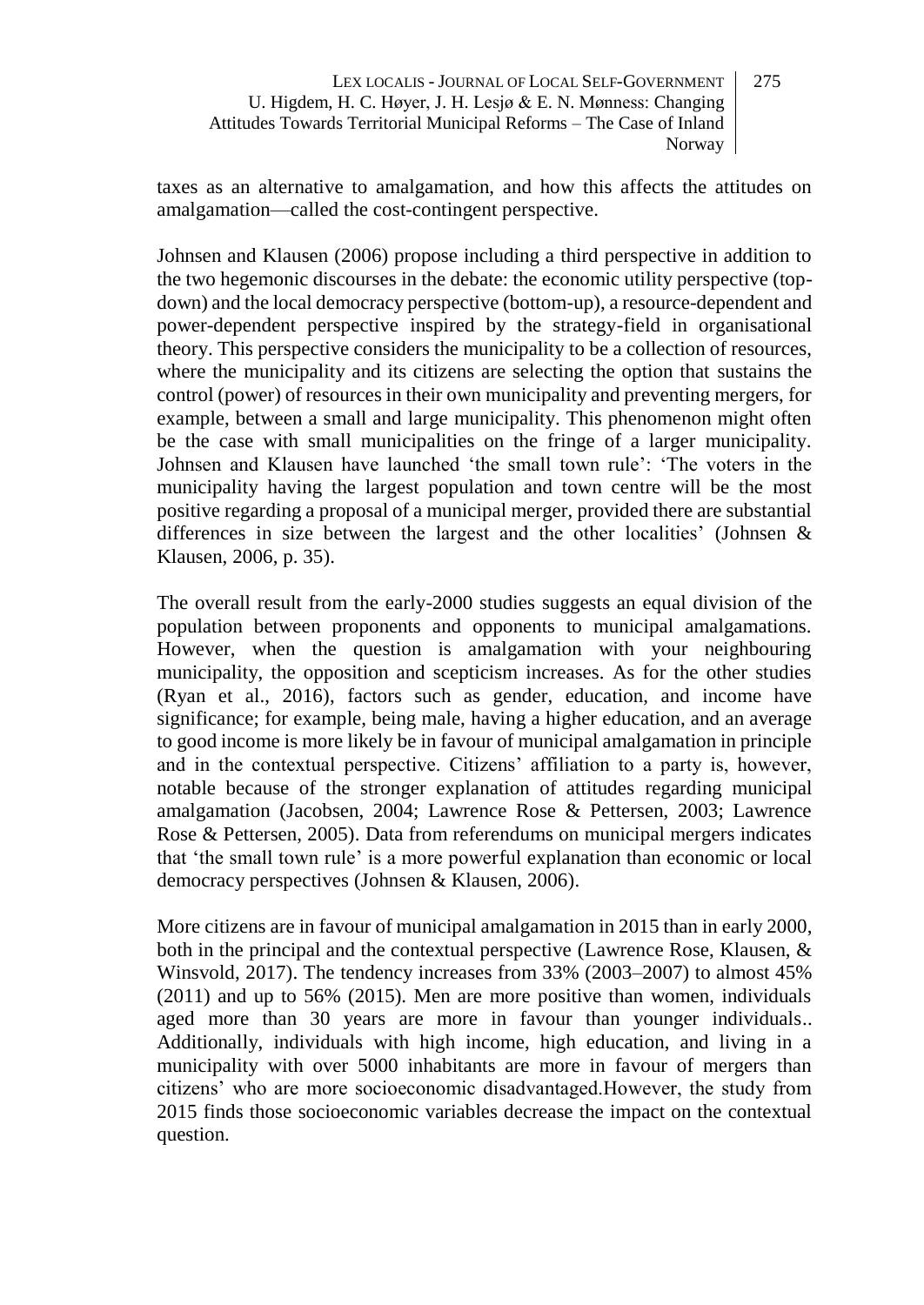By and large, the citizens' views on the principle and the contextual perspectives are consistent. Party preferences have a significant impact on opinions of amalgamation, and this finding is similar to findings from previous years. Logically, the correlation between expecting positive results and being in favour of amalgamation is clear (Lawrence Rose et al., 2017).

Similar to the Australian study, a majority of the Norwegian respondents, however, believe that a municipal reform (amalgamation) will have no consequences for any of the topics in the questionnaire: consequences for local identity, the access to services (user-related), and the possibility of taking local political roles or performing citizenry (citizenship) (Lawrence Rose et al., 2017).

Our study may identify similar changes in citizens' attitudes in a region where no amalgamation reform has yet been implemented, such as in the national sample from 2015 (Lawrence Rose et al., 2017). Moreover, our study further explore the pattern that explains the attitudes and the possible changes. The model guides for the search of patterns of attitudes are created based on the independent variables: i) sociodemographic indicators, ii) political attitudes, iii) presumed consequences of amalgamation, and iv) their effect on the dependent variable, a pro- or antistand to reduce the number of municipalities.

# **3 Research**

# **Method**

The data used was from two surveys conducted in Inland Norway in 2013 and 2018. The 2013 survey had 532 respondents, out of the 2400 invited, and was technically conducted by Sentio (2014), a commercial survey company. The invitation was a proportional stratified random sample based on gender, region, and age group. A detailed representative analysis provided support to a weighting regime based on 140 strata. Two articles were published: one on municipal amalgamation (Higdem, Lesjø, Mønness, & Høyer, 2016) and one on trust (Høyer & Mønness, 2016). The 2018 survey had 1062 respondents; was technically collected by KantarTNS (2018), another commercial survey company; and based on their standing survey panel that had invited 2394 persons (the survey closed after a predefined number of respondents had replied). The panel was certified because of ISO-26362, and the analysis here was weighted because of standard procedure (KantarTNS, 2018).

Similar topics had equal questions in both surveys. Both surveys were skewed because higher education was overrepresented and the youngest age group was under-represented. This phenomenon has often been observed in this type of survey (personal communications; (Ipos-MMI, 2013; KantarTNS, 2018), see also Hellevik (2016)). Representation by region and gender were in good compliance in both samples.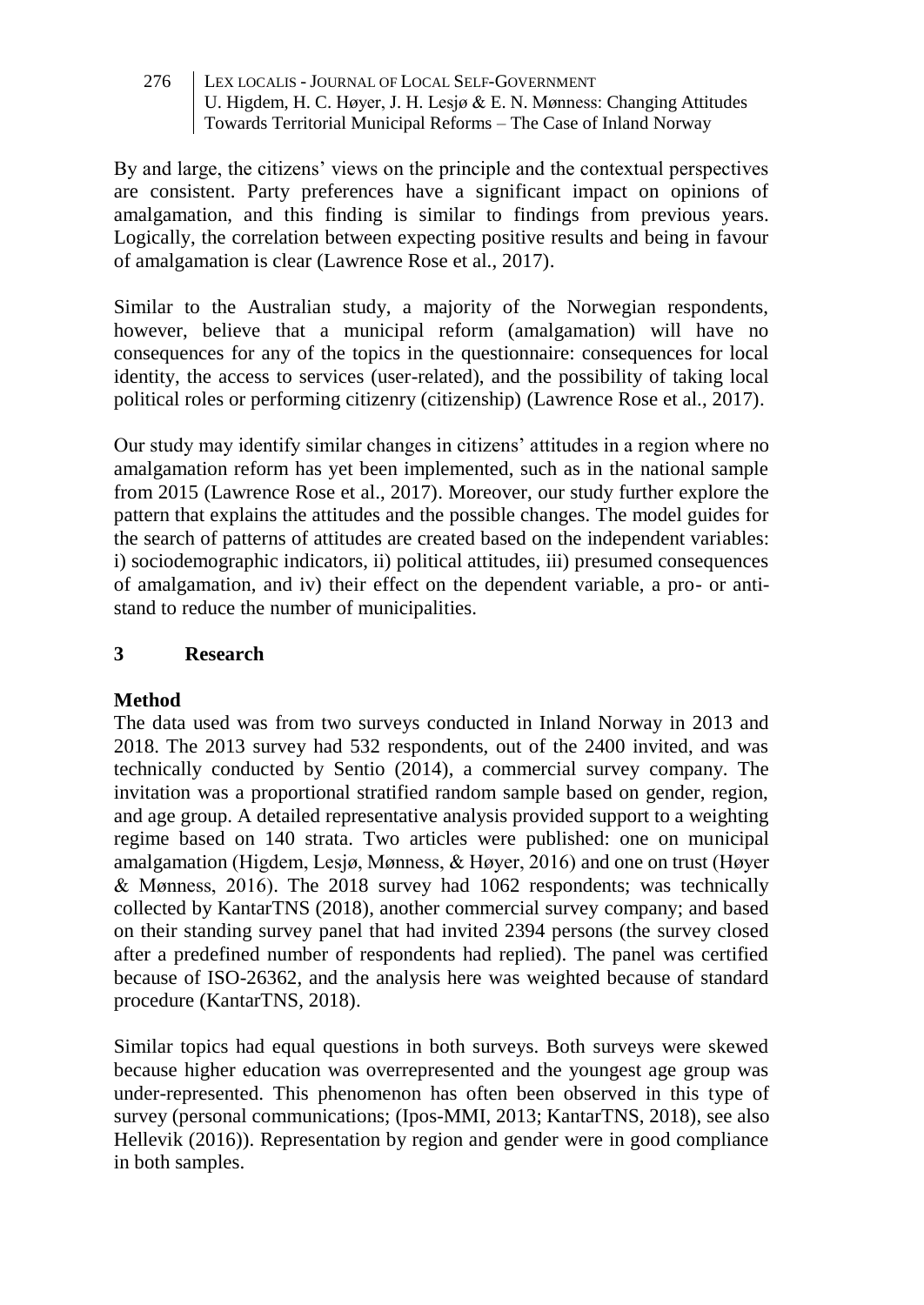Because the 2013 sample was drawn from the general population, and the 2018 sample was drawn from a survey panel, a risk of noncomparability might be implied. However, the interest in politics was similar between the two samples (table 1). About 50% in both samples are Reasonable interested in politics and 10- 15% are very interested. Thus, the two samples were deemed comparable regarding political topics.

| How interested or uninterested are<br>you in politics in general? | Percent 2013 | Percent 2018 |
|-------------------------------------------------------------------|--------------|--------------|
| No interest whatsoever                                            | 2 %          | 3 %          |
| No special interest                                               | 38 %         | 30 %         |
| Reasonable interested                                             | 50 %         | 53 %         |
| Very interested                                                   | 10 %         | 14 %         |
| $N =$                                                             | 530          | 1053         |

**Table 1:** Interest politics between the two polling groups, 2013 and 2018

# **Data presentation and findings**

# **Stance on amalgamation of own municipality.**

The main trend of our results is a profound change in citizens' attitudes on municipal amalgamation: from only 27% in favour in 2013 to nearly half the population (49%) in favour in 2018 (table 2, grand mean). Over 5 years, a substantial number of opinions changed from scepticism to favouring municipal changes.

Table 2 shows the factors significant to citizens' stance on the amalgamation of their municipality, and the method used was ordinary least squares (OLS ) multiple regression analysis<sup>1</sup>. The factors were gender, centrality, level of education, degree of interest in politics, importance of geographical closeness to services, and partypolitical preferences. Centrality was defined as the citizens' residing in the municipalities of the central city-areas of the Inland and their surrounding municipalities: five city-regions encompassing 11 municipalities.<sup>2</sup> The significant factors seem to be almost similar in the European context but do not necessarily demonstrate similar opinions (c.f.Calciolari et al., 2013), ).

A notable change was observed in the women's perspective. In 2013, women were less in favour of municipal amalgamation than men (27% vs 41%), whereas in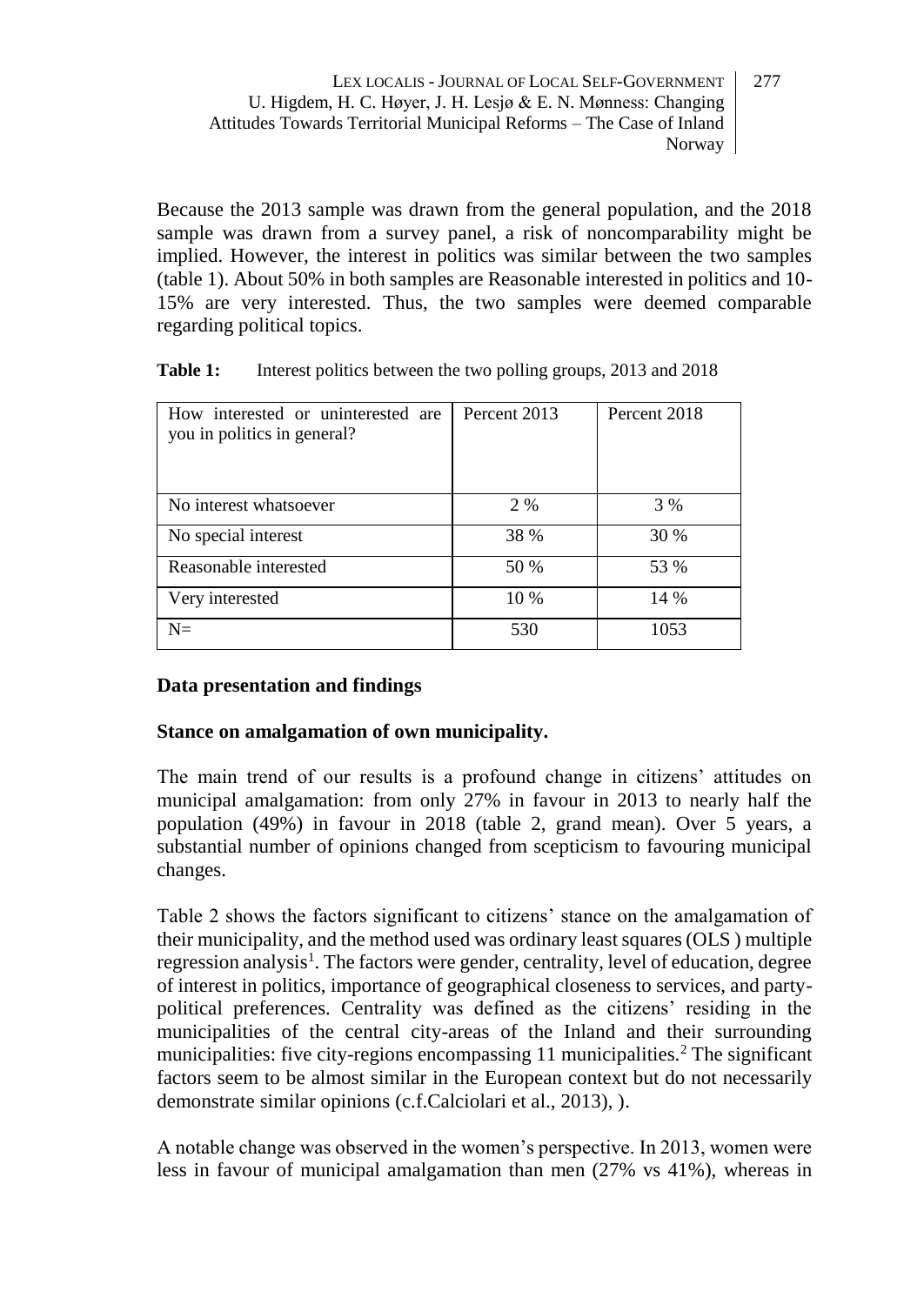2018, women's in-favour opinion increased to 43% in favour of amalgamation where the men's stance on this topic was stable (43%).

Because citizens, in general, were being more positive regarding municipal amalgamation, the differences between citizens in the central and noncentral municipalities was reduced from 10% in 2013 to 7% in 2018. The inhabitants of the city-regions were more sceptical of amalgamation than the noncentral inhabitants in 2013, despite the majority of citizens not being in favour. In 2018, 40% of the citizens of the central municipalities were in favour, compared to 47% in noncentral municipalities. The relationship between central citizens and noncentral citizens remained the same: More people were in favour of local amalgamation in noncentral areas compared with central city-areas.

|                                           |                                           | 2013 | 2018 | <b>Difference</b> |
|-------------------------------------------|-------------------------------------------|------|------|-------------------|
| <b>Grand Mean</b>                         |                                           | 27 % | 49 % | 22 %              |
| $N =$                                     |                                           | 473  | 926  |                   |
| N=in analysis below                       |                                           | 453  | 895  |                   |
| Gender                                    | Female                                    | 27 % | 43 % | 16 %              |
|                                           | Male                                      | 41 % | 43 % | 2%                |
| Municipal group                           | Noncentral, $\overline{37}$<br>municipals | 39 % | 47 % | $7\%$             |
|                                           | Central, 11 municipals                    | 29 % | 40 % | 11 %              |
| How interested or<br>uninterested are you | No interest<br>whatsoever                 | 22 % | 26 % | $5\%$             |
| of politics in general?                   | No special interest                       | 25 % | 41 % | 17 %              |
|                                           | Reasonable interested                     | 40 % | 50 % | 10 %              |
|                                           | Very interested                           | 50 % | 55 % | 5 %               |
| Education                                 | Primary/Secondary<br>School               | 33 % | 29 % | $-4\%$            |
|                                           | <b>High School</b>                        | 33 % | 41 % | 8 %               |
|                                           | University Bachelor                       | 26 % | 48 % | 22 %              |
|                                           | University Master or<br>higher            | 44 % | 54 % | 10 %              |
| To what extent do                         | No or very small                          | 38 % | 58 % | 20 %              |
| geographical<br>closeness influence       | Small                                     | 47 % | 53 % | 6 %               |

**Table 2:** Percent of people in each group in favour of an amalgamation of own municipality, corrected for the other factors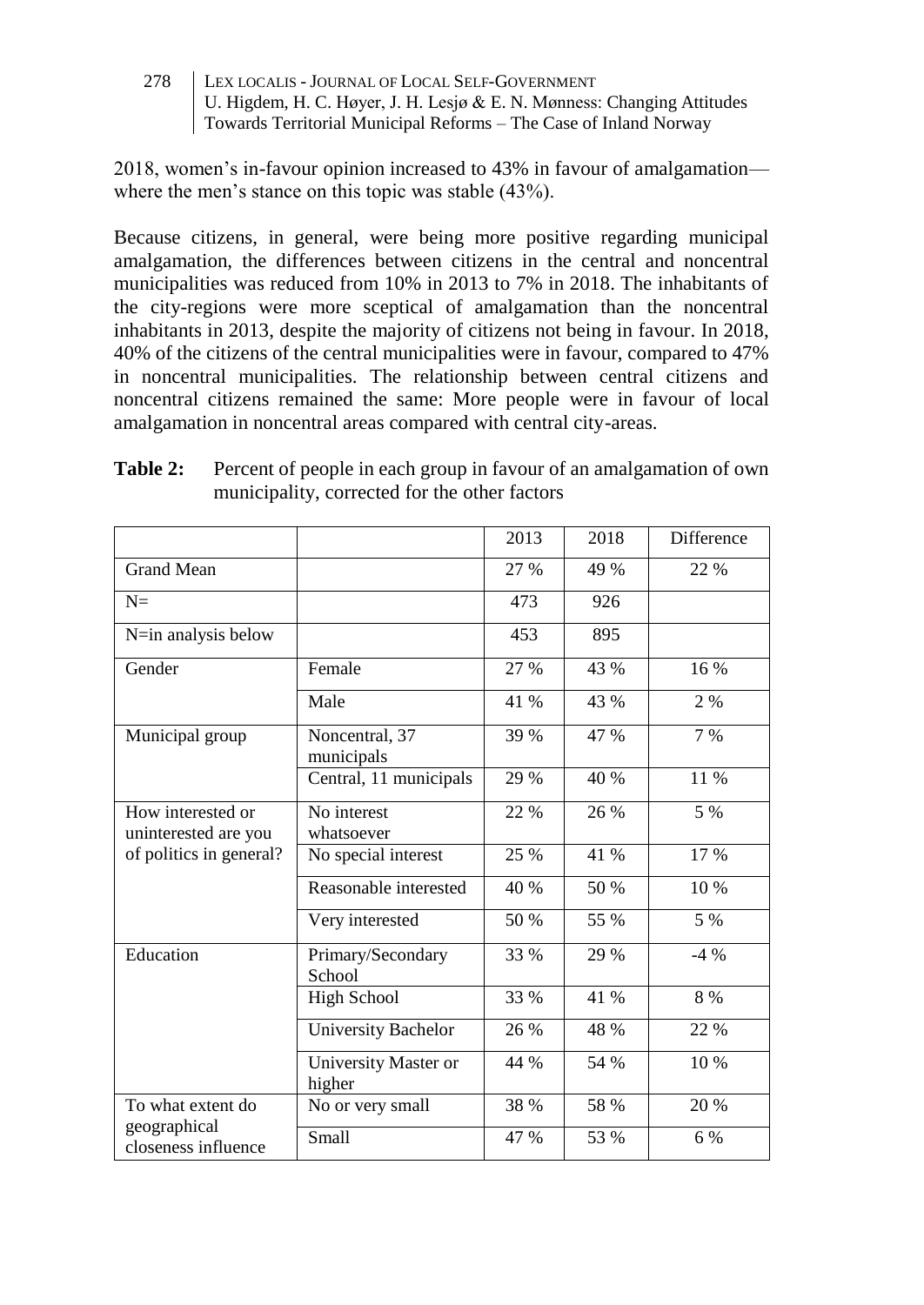| your trust to public                  | Neither small nor                                                                                                                                                                        | no     | 44 % |        |
|---------------------------------------|------------------------------------------------------------------------------------------------------------------------------------------------------------------------------------------|--------|------|--------|
| services?                             | large                                                                                                                                                                                    | option |      |        |
|                                       | Large                                                                                                                                                                                    | 32 %   | 39 % | 7%     |
|                                       | Very large                                                                                                                                                                               | 20 %   | 22 % | 2%     |
| Political party                       | Labour Party, Social<br>democracy                                                                                                                                                        | 23 %   | 46 % | 23 %   |
|                                       | Progress Party, Right-<br>wing liberalism                                                                                                                                                | 35 %   | 55 % | 20 %   |
|                                       | Conservative Party,<br>Liberal conservatism                                                                                                                                              | 48 %   | 64 % | 16 %   |
|                                       | Christian Democratic<br>Party                                                                                                                                                            | 36 %   | 20 % | $-16%$ |
|                                       | Centre Party,<br>Agrarianism                                                                                                                                                             | 27 %   | 32 % | 5 %    |
|                                       | Socialist Left Party,<br>Democratic socialism                                                                                                                                            | 21 %   | 30 % | 9%     |
|                                       | Liberal Party,<br>Liberalism                                                                                                                                                             | 56 %   | 52 % | $-4\%$ |
|                                       | Green Party, Green<br>politics                                                                                                                                                           |        | 82 % |        |
|                                       | Red Party, Marxism                                                                                                                                                                       |        | 9 %  |        |
|                                       | Other party and/or no<br>revealed party<br>preference                                                                                                                                    | 26 %   | 42 % | 17 %   |
| and Red party are very small parties. | In 2013, all factors have a $p<0.01$ except education, with $p=0.03$ . In 2018, Gender is<br>not significant. Central municipals have $p=0.03$ , and the rest has $p<0.01$ . Green party |        |      |        |

In 2013, the higher a citizen's interest in politics, the more positive her or his attitude was towards amalgamating their municipality with neighbouring municipalities. However, as shown in table 2, in 2018, the correlation between interest in politics and positivism towards mergers are reduced. Individuals with no interest in politics whatsoever were stable, with approximately one quarter in favour. On the other side of the scale, individuals very interested in politics were stably in favour (50%–55%). Those citizens reporting no special interest in politics increased the most in percent of favour of amalgamation: from 25% to 41% in 5 years.

Education was also a factor that influences stance on municipal amalgamation. This phenomenon is especially notable for people with lower university degree, who beame significantly more positive towards amalgamation: from 26% in 2013 to 48% in 2018. Other education groups had a stable opinion, but the opinions of higher university-educated individuals were the most positive in 2013 (44%) and even more positive (54%) in 2018. Hence, the more education, the more positive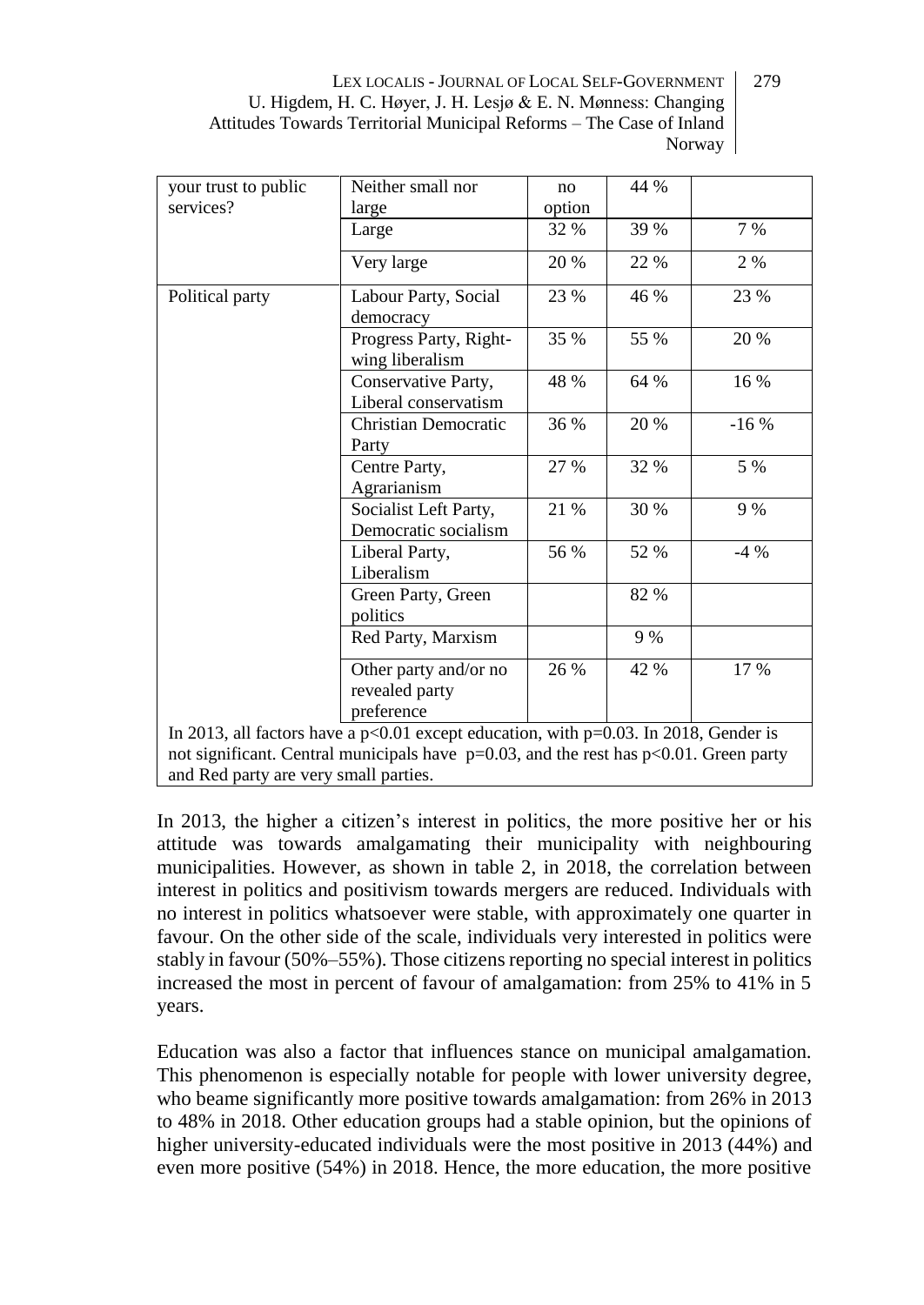the attitude towards amalgamation, and this pattern has been strengthened for the last 5 years.

How citizens assess the importance of geographical closeness regarding their trust in public services is critical for their stance on local municipal amalgamation. The more importance citizens attach to geographical closeness to services, the less positive they are regarding municipal amalgamation. This pattern was stable in the period. However, table 2 shows that the citizens attributing no significance to geographical closeness to their trust in public services altered considerably: from 38% (2013) to 58% (2018) in favour of amalgamation.

As other studies have demonstrated (Calciolari, Cristofoli, and Macciò, 2013), the party preferences of citizens have been the most decisive factor related to being for or against municipal amalgamation. In 2013, discrepancies were observed between local party-supporters' attitudes to this question and the national parties' programmes. Only 23% of Labour Party voters were in favour of amagamation even thou the Party program was in favour. The Progress Party, part of the governmenet coallision having amalagamention as a very important reform, showed only 35% in favour of amalagamention. In 2018, supporters from almost all parties were increasingly in favour of amalgamation. Notably, the supporters of the parties in position (the Conservative Party and the Progress Party) moved from the majority not being in favour in 2013 to, respectively, 64% and 55% in favour. Additionally, the voters of the main opposition party, the Labour Party, increased their in-favour number from 23% to 46%.

# **Evaluation of amalgamation effects in general.**

The respondents provided their view on 14 topics about amalgamation effects in general. The scale was completely disagree, disagree, indifferent, agree, and totally agree. Table 3 shows what we call 'overweight': The given numbers are percent (totally agree plus agree) minus (disagree plus completely disagree). The evaluation of the 14 topics was somehow similar between years.

| <b>Table 3:</b> Percent (totally agree plus agree) minus (disagree plus completely |
|------------------------------------------------------------------------------------|
| disagree) in 2013 and 2018. The numbers are called 'overweight'                    |

|                                                                    | 2013 | 2018  |
|--------------------------------------------------------------------|------|-------|
| Enhance the (new) municipal's economic development                 | 35   | 25    |
| Reduce the economic development in my current municipal            |      | $-13$ |
| Increase the competence in the municipal's administration          |      | 41    |
| Improve municipal services                                         | 11   |       |
| Increase municipal position in the competition among<br>municipals | 34   | 27    |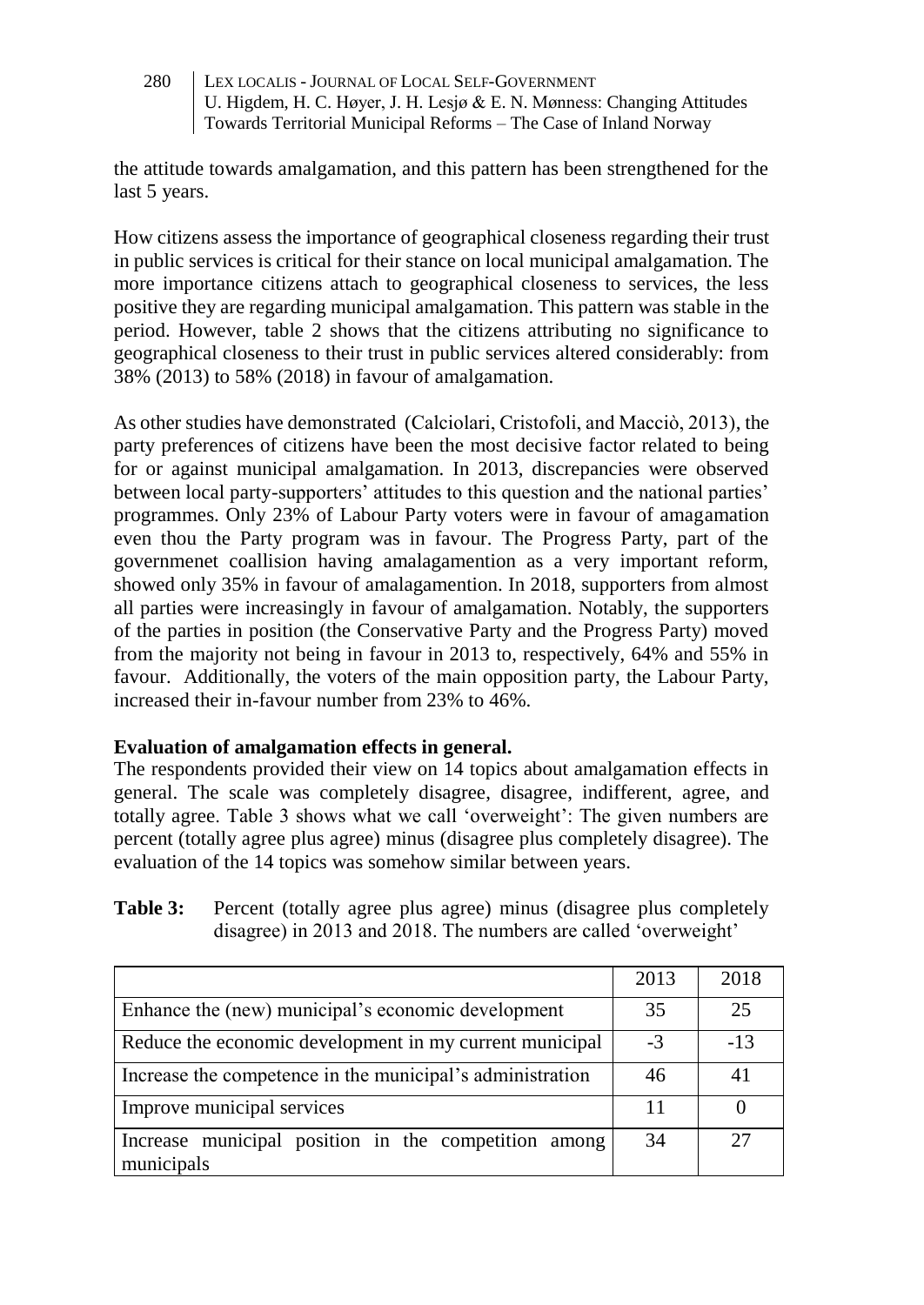|                                                                   | 2013  | 2018  |
|-------------------------------------------------------------------|-------|-------|
| Parts of the new municipal will have a negative development       | 10    | 17    |
| Enhance local democracy                                           | $-13$ | $-37$ |
| Increase the distance between the public and the politicians      | 36    | 44    |
| Decrease local identity                                           | 31    | 24    |
| Build a new municipal identity                                    | 28    | 8     |
| Reduce the possibility for good services in remote areas          | 35    | 23    |
| Imply centralisation in the new municipal                         | 70    | 63    |
| Personal services will improve                                    | $-12$ | $-16$ |
| Citizen's ability to influence the development will be<br>reduced | 28    | 19    |

We observed a decrease in citizens' assessing that an amalgamation would weaken the economic development of their current municipal unit. The overweight decreased from -3% to -13%. However, the belief in an improved position among other municipals also decreased: from 34% to 27%.

In 2013, an 11% overweight believed an amalgamated municipality delivered better services, and in 2018, the citizens' opinion was divided into two equal parts (overweight=0%). In addition, there was almost a doubling of citizens' assessment of the likelihood of creating a negative development in parts of the new amalgamated municipality: from 10% to 17% overweight. The statement of weakening services in remote parts of the new municipals has gained less rating in 2018; however, an overweight by 23% (35% in 2013) was observed. Fewer people now believe in improved public services for individuals: a decreases from minus 12% to minus 16%. Most citizens' believed that amalgamation implied centralisation of public services: A belief that slightly decreased from minus 70% in 2013 to minus 63% overweight in 2018.

The overweight of citizens' who believed that amalgamation increases the distance between the public and the politicians increased from 36% to 44%. Few citizens' believed amalgamation would improve the local democracy in 2013 (overweight=-13), and even fewer in 2018 (-37%). Additionally, fewer citizens' believed that amalgamation would weaken the ability to influence public development: from an overweight of minus 28% to minus 19%.

Finally, a lesser part of the citizens' believed amalgamation would weaken the local identity (minus 31% to minus 24%), and there was a strong decrease in believing in the possibility of creating a new identity of the new municipalities: only 8% overweight in the population.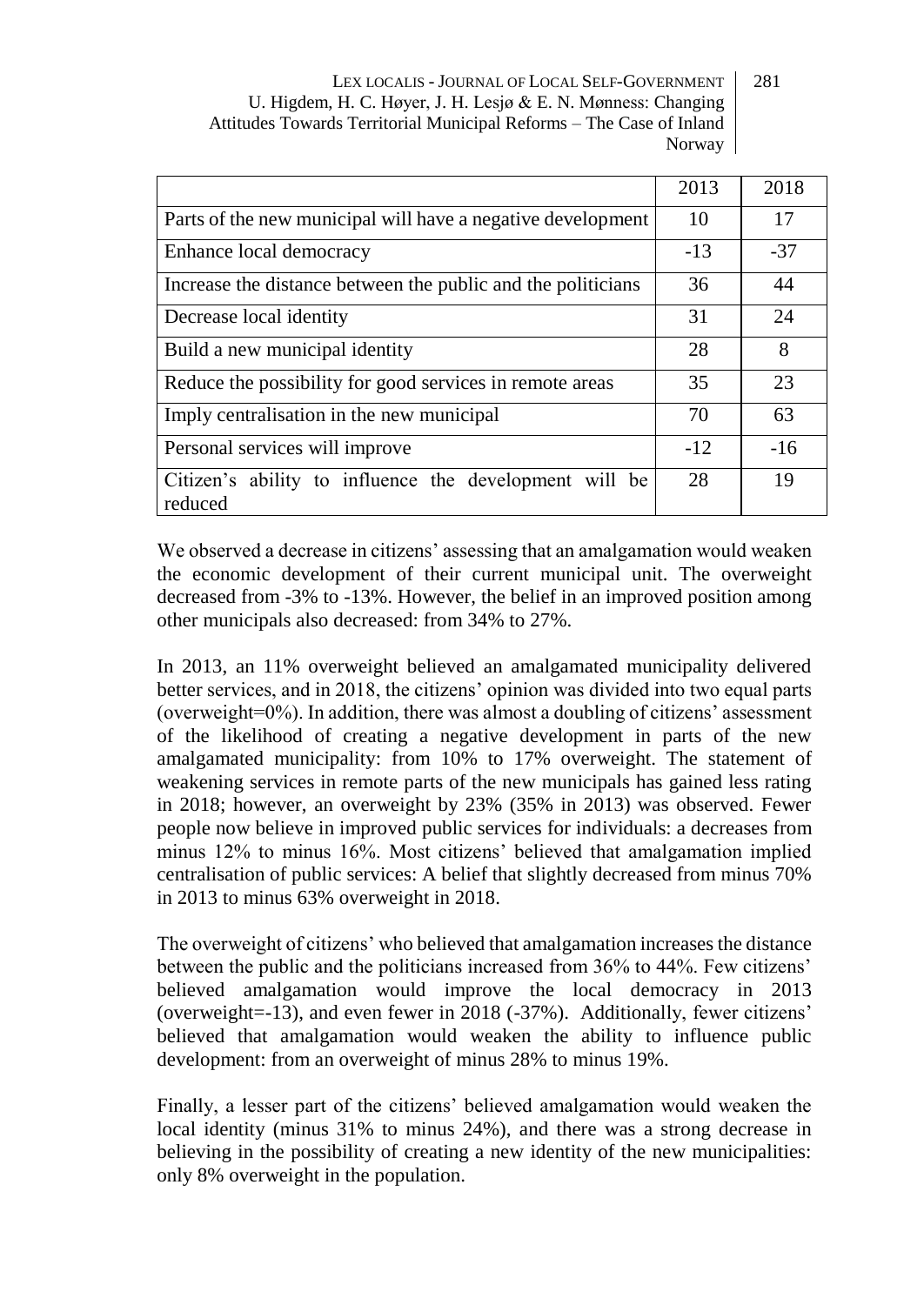In summary, the opinion has become more positive towards municipal amalgamation during these 5 years. However, the citizens' views are increasingly polarised, and the belief in positive effects of amalgamation has been declining over the last 5 years. The data show that citizens' are less concerned about the economic effects and believe in increased competence of the municipal administration.

People agree on economic topics and disagree on democratic topics. In 2018, 'Enhance local democracy' and 'Build a new municipal identity' were highly rejected, and the respondents believed amalgamation implied centralisation. Thus, people do not consider amalgamation a democratic action.

#### **Structuring the amalgamation effects**

The 14 topics on amalgamation effects have an internal structure analysed by principal component analysis (PCA) and taking means (scores) guided by the PCA. The scale was coded completely disagree  $= -2$  to totally agree  $= +2$ .

| PCA summary                                                                             |                  | 2013  | 2018  |
|-----------------------------------------------------------------------------------------|------------------|-------|-------|
| Kaiser-Meyer-Olkin<br>Measure<br>Adequacy                                               | of<br>Sampling   | 0.926 | 0.959 |
| <b>Bartlett's Test of Sphericity</b>                                                    | Approx. $\chi^2$ | 3152  | 7757  |
|                                                                                         | df.              | 91    | 91    |
|                                                                                         | Significance.    | 0.000 | 0.000 |
| variance<br>Cumulative<br>explained<br>components out of 14, both with eigenvalues $>1$ | 2 PCA<br>by      | 73%   | 70%   |

#### **Table 4:** Summary of PCA analysis

The summary of PCA analysis justified creating two components from the 14 topics. They captured in a satisfactory manner what we named AmalgamationPositive and AmalgamationNegative: They are negatively correlated (corr=-0.639 in 2013 and corr=-0.757 in 2018) (The question about the negative economic effect in my current municipal was grouped within the positive group but with opposite/negative sign). The raw means (not shown), of the two variable groups are close to the corrected overall means given i table 5. The Amalgamation Positive overall means are slightly above zero, the Amalgamation Negative overall means are about 0.5 (meaning agreement with negative arguments). The overall means are very stable from 2013 to 2018.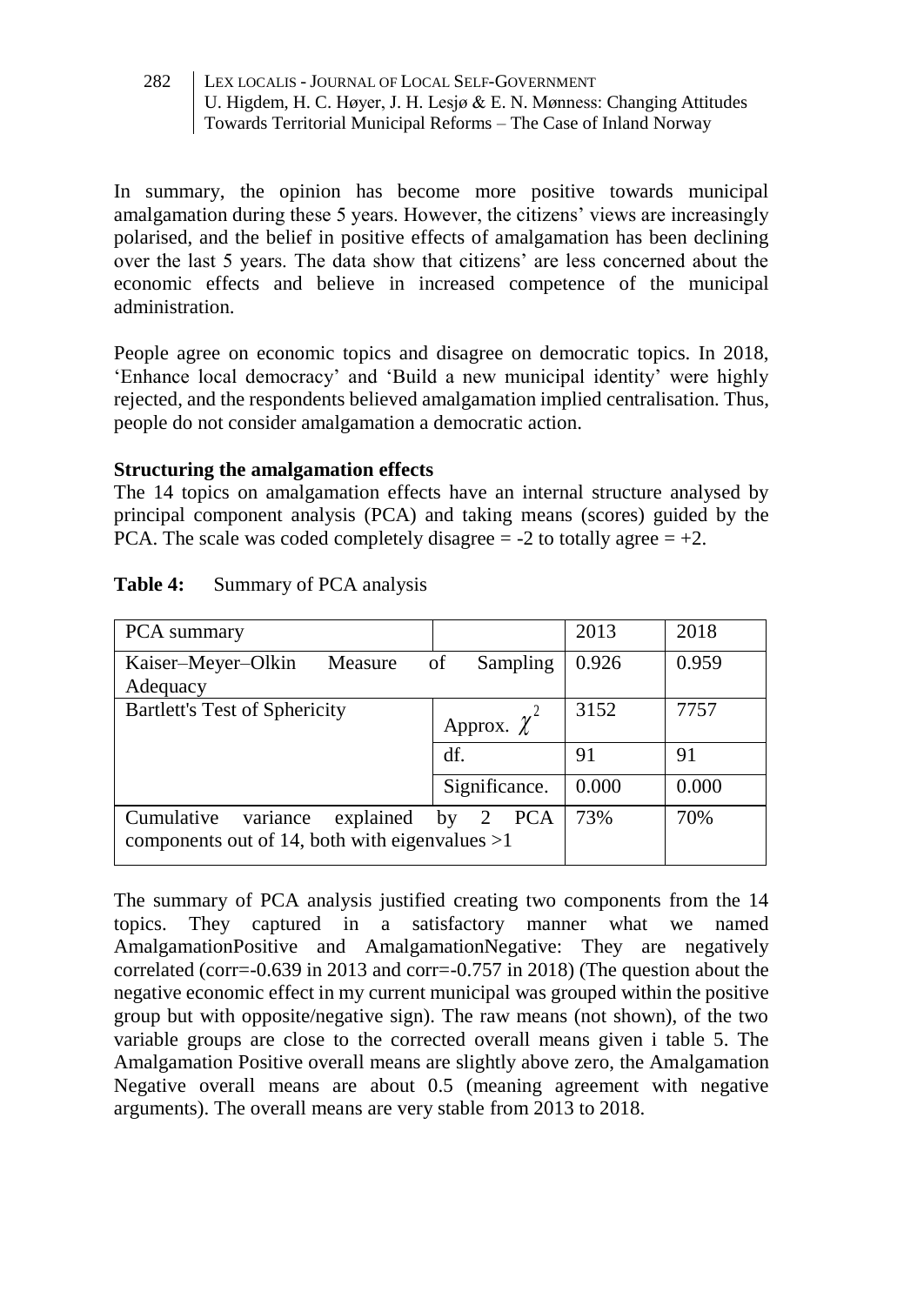



Figure 1 shows the distribution of AmalgamationPositive values. Even if there is the majority cluster around 'indifferent', many respondents agree or disagree completely on every topic.

**Table 5:** Estimated means of AmalgamationPositive and AmalgamationNegative, both years. The numbers are from a general linear model where values for every independent variable are corrected for the others. Only values where the variable had a significant p value are shown

| completely<br>$disagree = -2$ | totally agree=2 | <b>Amalgamation</b><br><b>Positive</b> |       | <b>Amalgamation</b><br><b>Negative</b> |       |
|-------------------------------|-----------------|----------------------------------------|-------|----------------------------------------|-------|
|                               | $Year=$         | 2013                                   | 2018  | 2013                                   | 2018  |
|                               | $N =$           | 470                                    | 995   | 470                                    | 987   |
|                               | $R2$ Adjusted=  | 0.189                                  | 0.209 | 0.211                                  | 0.198 |
|                               |                 | Corrected<br>value of group            | Mean  | Corrected<br>value of group            | Mean  |
| Overall                       |                 | 0.169                                  | 0.044 | 0.499                                  | 0.420 |
| Gender                        | value           | 0.133                                  | 0.519 | 0.816                                  | 0.533 |

283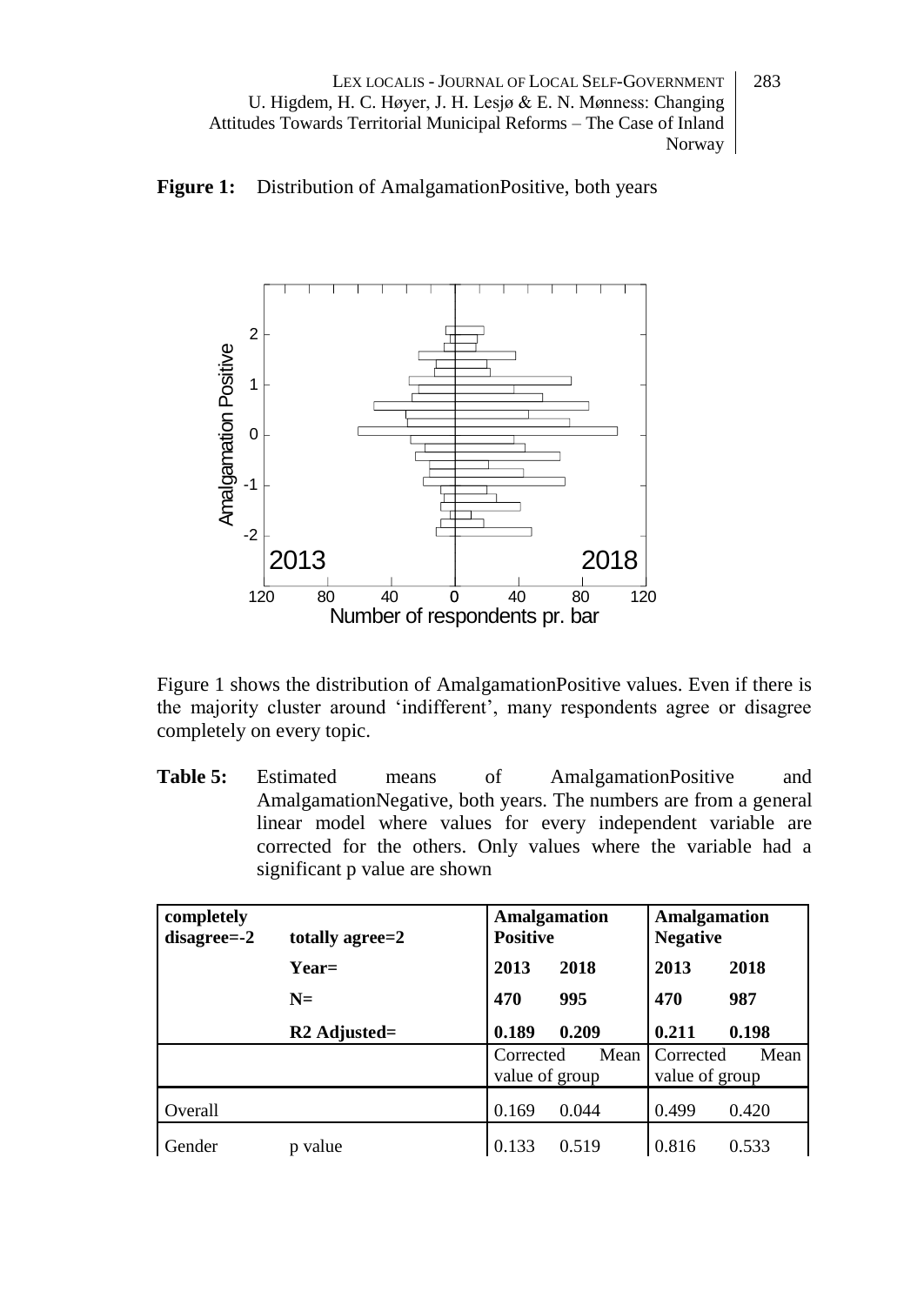| Municipal                      |                                                                   |          |          |          |          |
|--------------------------------|-------------------------------------------------------------------|----------|----------|----------|----------|
| group                          | p value                                                           | 0.807    | 0.895    | 0.025    | 0.957    |
|                                | Noncentral, 37<br>municipals                                      |          |          | 0.553    |          |
|                                | Central, 11 municipals                                            |          |          |          |          |
| How interested                 |                                                                   |          |          | 0.376    |          |
| or uninterested <u>P value</u> |                                                                   | 0.012    | 0.104    | 0.000    | 0.631    |
| are you of<br>politics in      | No interest whatsoever                                            | $-0.047$ |          | 0.849    |          |
| general?                       | No special interest                                               | 0.070    |          | 0.592    |          |
|                                | Reasonable interested                                             | 0.311    |          | 0.404    |          |
|                                | Very interested                                                   | 0.440    |          | 0.013    |          |
| Education                      | P value                                                           | 0.015    | 0.000    | 0.322    | 0.090    |
|                                | Primary/Secondary<br>School                                       | 0.021    | $-0.269$ |          |          |
|                                | <b>High School</b>                                                | 0.085    | $-0.051$ |          |          |
|                                | <b>University Bachelor</b><br>University Master or                | 0.287    | 0.102    |          |          |
|                                | higher                                                            | 0.381    | 0.309    |          |          |
| To what extent<br>does         | p value                                                           | 0.000    | 0.000    | 0.000    | 0.000    |
| geographical<br>closeness      | No or very small                                                  | 0.297    | 0.235    | 0.190    | 0.054    |
| influence your                 | Small                                                             | 0.333    | 0.292    | 0.250    | 0.068    |
| trust in public<br>services?   | Neither small or large                                            |          | 0.121    |          | 0.190    |
|                                | Large                                                             | 0.250    | $-0.058$ | 0.530    | 0.544    |
|                                | Very large                                                        | $-0.106$ | $-0.475$ | 0.888    | 1.030    |
| Political party                | p value                                                           | 0.000    | 0.000    | 0.000    | 0.000    |
|                                | Labour Party, Social<br>democracy                                 | $-0.010$ | 0.009    | 0.513    | 0.481    |
|                                | Progress Party,<br>Conservative liberalism<br>Conservative Party, | 0.499    | 0.153    | 0.462    | 0.324    |
|                                | Liberal conservatism                                              | 0.638    | 0.513    | $-0.099$ | $-0.117$ |
|                                | Christian Democratic<br>Party                                     | 0.184    | $-0.015$ | 0.509    | 0.373    |
|                                | Centre Party,<br>Agrarianism<br>Socialist Left Party,             | $-0.064$ | $-0.282$ | 0.503    | 0.751    |
|                                | Democratic socialism                                              | $-0.127$ | $-0.062$ | 0.830    | 0.596    |
|                                | Liberal Party, Liberalism                                         | 0.306    | 0.576    | 0.394    | $-0.072$ |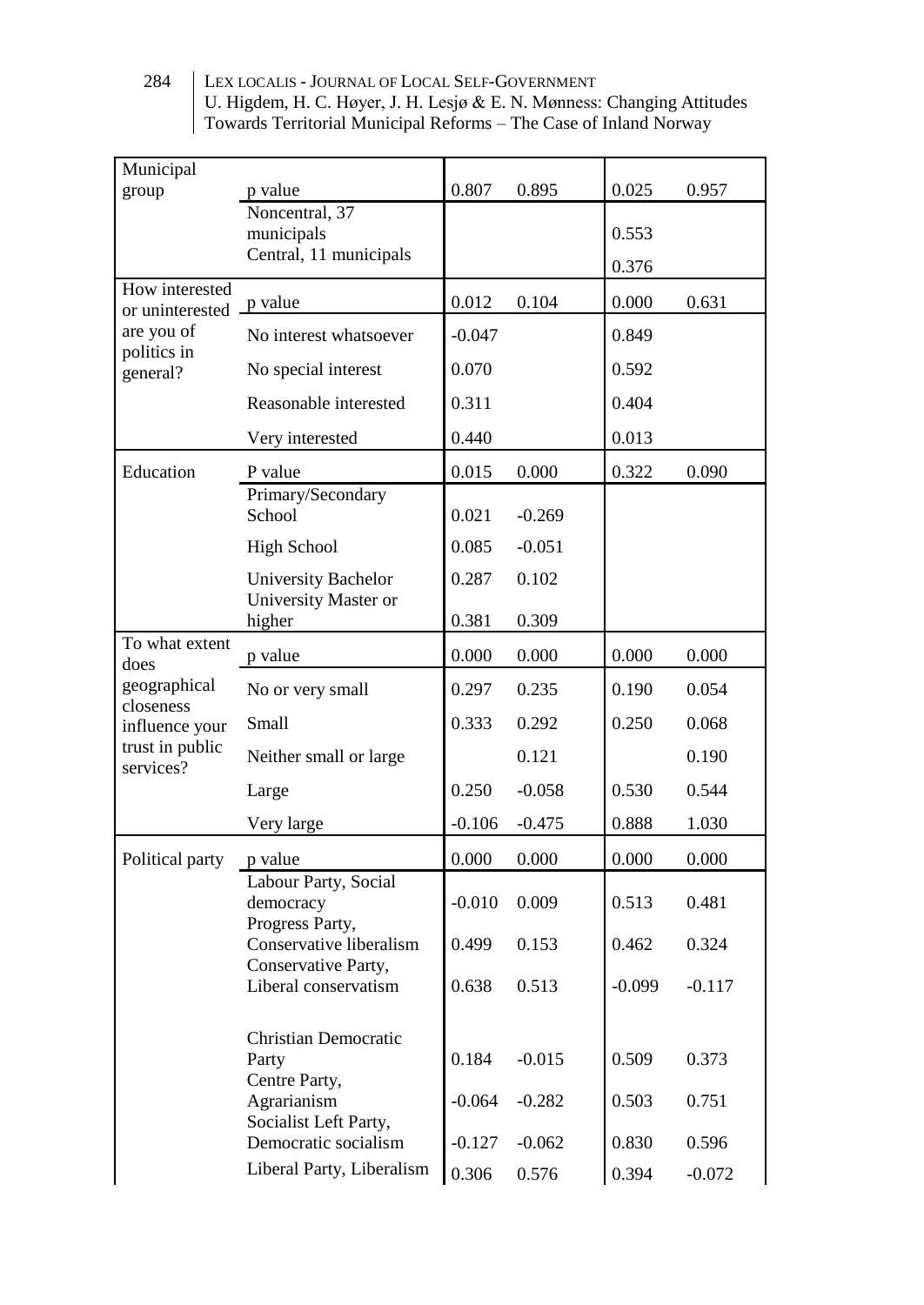| LEX LOCALIS - JOURNAL OF LOCAL SELF-GOVERNMENT                       | 285 |
|----------------------------------------------------------------------|-----|
| U. Higdem, H. C. Høyer, J. H. Lesjø & E. N. Mønness: Changing        |     |
| Attitudes Towards Territorial Municipal Reforms – The Case of Inland |     |
| Norway                                                               |     |

| Green Party, Green<br>politics<br>Red Party, Marxism |       | 0.339<br>$-0.814$ |       | 0.178<br>0.787 |
|------------------------------------------------------|-------|-------------------|-------|----------------|
| Other party and/or no<br>revealed party preference   | 0.123 | $-0.186$          | 0.604 | 0.469          |

Table 5 shows estimated group means of AmalgamationPositive and AmalgamationNegative for both years. The means are results from an OLS multiple regression, and the independent variables are the same as in table 2. Only values of significant factors are shown. Increasing interest in politics implies higher agreement in positive arguments and lesser agreement with negative arguments, at least so in 2013. The differences in 2018 are not significant. Increasing education implies more agreement with positive arguments both in 2013 and 2018. Geographical closeness shows an expected pattern for both years and positive and negative arguments: less agreement on positive topics and more agreement with negative topics. Notably, the Progress Party has decreased its agreement with a positive argument (from 0.499 to 0.153) but increased its stand on actual amalgamation from 35% to 55% (table 2). The supporters of the Conservative Party shows a stable opinion on the arguments (table 5) but an increased stand on actual amalgamation from 48% to 64% (table 2). Also the respondents identifying with the Labour Party shows this pattern, stable on argumments, increased stand on actual amalgamation from 23% to 46% (table 2). The respondents favoring the Centre Party shows increased agreement with negative arguments but shows a slightly increased stand for actual amalgamation. The Socialist Left Party's supporters also agree with negative arguments but have an increased stand on actual amalgamation from 21% to 30%. Respondents faovring the Liberal Party shows an increased agreement with positive arguments but strangely a small decreased stand on actual amalgamation.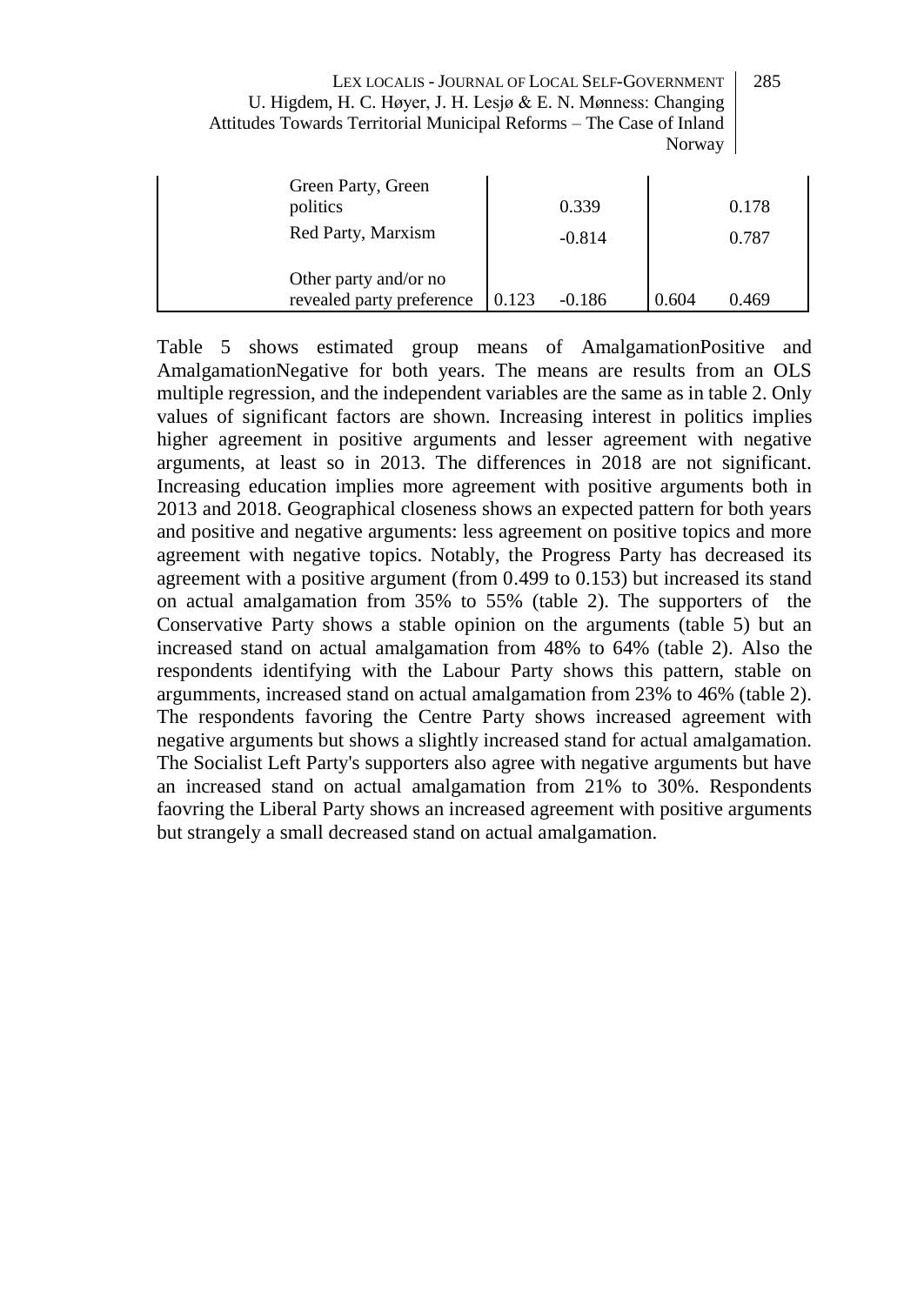- 286 | LEX LOCALIS JOURNAL OF LOCAL SELF-GOVERNMENT U. Higdem, H. C. Høyer, J. H. Lesjø & E. N. Mønness: Changing Attitudes Towards Territorial Municipal Reforms – The Case of Inland Norway
- **Figure 2:** Estimated probability of voting for amalgamation of *own* municipal, given the level of seeing positive effects of municipal amalgamation in general, 2013 and 2018



Relation between the perspective of amalgamation effects in general and stance on amalgamation of own municipality.

Figure 2 depicts the nonparametric (LOWESS regression) estimated probability of voting for amalgamation of own municipality given the level of the agreement of positive effects of municipal amalgamation in general in 2013 and 2018. In 2013, an arbitrary sceptical person would surely have voted against amalgamation. Only if nearly in total agreement with positive amalgamation arguments would an individual have a high probability to vote in favour of amalgamation. The weak slope of the 2013 curve depicts this. By contrast, the 2018 slope is very steep around AmalgamationPositive  $= 0$ . The switch from voting No to Yes is nearly immediate at this point. The compliance between seeing positive effects of amalgamation and taking a stance for amalgamation of an individual's own municipality has increased substantially from 2013 to 2018.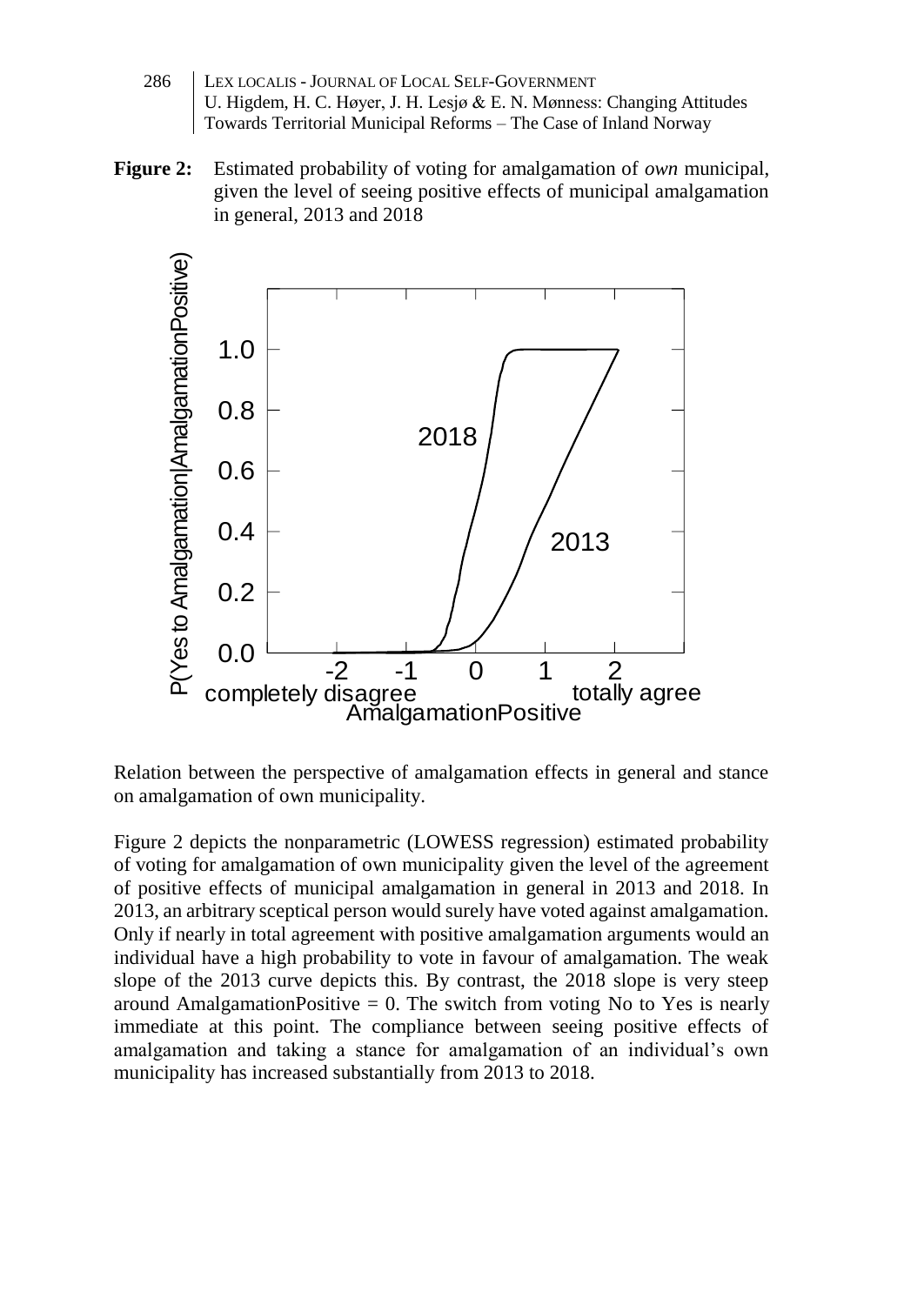#### **4 Discussion**

The national reform initiated from the Conservative–Progress government in 2013/14 led to 47 amalgamations involving 120 municipalities. These mergers were almost countrywide, with the stronghold of the country south of Oslo, the capital, and with municipalities in Vestfold county leading the change. The Inland region was the only region with no mergers<sup>3</sup>, except for the capital of Oslo; Oslo holds the status both a municipality and a county.

The county governors were allocated the special task of promoting the reform process in their regions of responsibility, and the governors of Oppland and Hedmark recognised the necessity of future reforms in larger municipal entities. These two governors used different strategies as municipal advisers: Oppland was very active in arguing for reforms and modernisation that implied amalgamation, and Hedmark showed a more laid-back attitude. The results were, however, similar in both counties: no amalgamation.

This scepticism towards reform among local politicians corresponds to a deep attitude embedded in the regions' public opinion, which probably reflects the regions' history as a class-based periphery in the inner part of the country. The Labour Party and the traditional agrarian party (Centre Party) have dominated local politics with a longstanding scepticism towards elites in urban centres. In other peripheral areas, in the west and in the north of the country, reforms were achieved, although only one amalgamation was observed in the northernmost county of Finnmark.

Although the attitudes towards reform seem to have gradually changed, this might reflect the difficulties outside of the mainstream changes in the future national landscape of local governments. The national initiated reform will continue in one form or another (KMD 2019). The two counties of Hedmark and Oppland will be merged into an Inland county starting in 2020. This decision was imposed on the region against the majority of the regionally elected politician's preferences, which may have contributed to the shift in opinion on municipal amalgamation. The administration responsible for the national government will maintain the pressure for amalgamation reform; hence, more Inland-citizens' are likely to give in to such continuous pressure.

Substantial concerns remain regarding the future of local government affairs in the region. Demographic data indicates a population decline in most of the municipalities, contrary to the increasing population in the nation at large. This regional decline simultaneity implies an ageing population in rural areas, forcing local politicians in many municipalities to reallocate resources away from schools and education to focus on health and welfare services. Although amalgamation is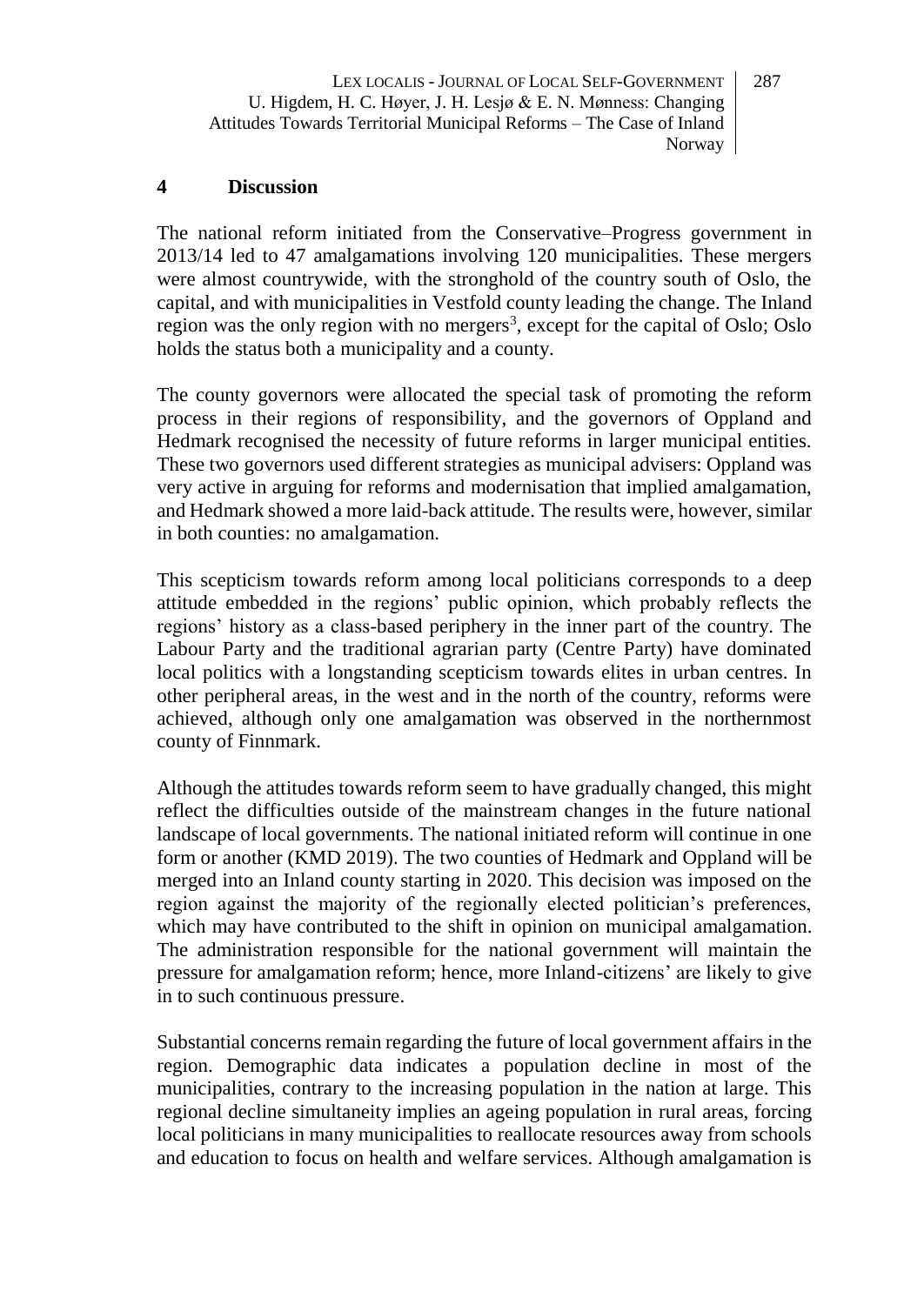no quick fix for municipalities with a small population scattered in larger territories, the 'realities' of modernisation and the national pressure for reform slowly crowds in.

#### **Other research results – comparisons**

Our analysis validates an overall trend in public opinion similar to another analysis based on national samples. The attitude of the public is less negative towards municipal amalgamation than in earlier years. This finding applies to Inland Norway as well, despite the topic remaining contested, and is on the national agenda. The majority in the national sample from 2015 (Lawrence Rose et al., 2017) was still not in favour of reform, such as in this study. However, the trend is clear; the central government gained more acceptance for their amalgamation policy compared with some decades ago.

Other patterns of similarity among the research findings are notable. First, the strong correlation between stands regarding the reform and political party sympathies. Respondents from the Centre Party and the left parties (Socialist Left and the Red party) are clearly against reforms. Respondents identifying with the Conservative Party and Progress Party are in favour because these parties hold the power in the current government, and lead the amalgamation-reform. One exception in the data is the sympathisers of the Christian Democratic Party, who were less in favour of reform in 2018 than in 2013, and this finding contradicts the findings in the national sample. The largest change in the other direction is the Progress Party sympathisers: a 20 percentage-point increase in the positive direction. We also observed a move in majority from against to pro-reform.

The findings regarding the sociodemographic variables seem to be robust. The level of education is critical in explaining the respondents stand; respondents with a university degree are positive, and citizens with only primary school are negative. The same situation applies to the variable 'interest in politics', where people with 'no interest in politics what so ever' have attitudes significantly more negative to reform than the other respondents. Together, a pattern emerges indicating that people most remote from the political system are the most sceptical of national 'elites'' plans for municipal reforms. The pattern seems to be robust, a finding also found in the international literature.

Regarding the influence of gender, the 2018 data deviate from earlier studies reported in international studies and in other Norwegian stydues. Although most studies have indicated that women are more critical of merging municipalities into larger units, this was not the case in the present 2018 survey: No differences in attitude between men and women were found. Whether this finding reflects a substantial shift from women's more conservative stand, it is too early to say, but this aspect would obviously be of interest for further research.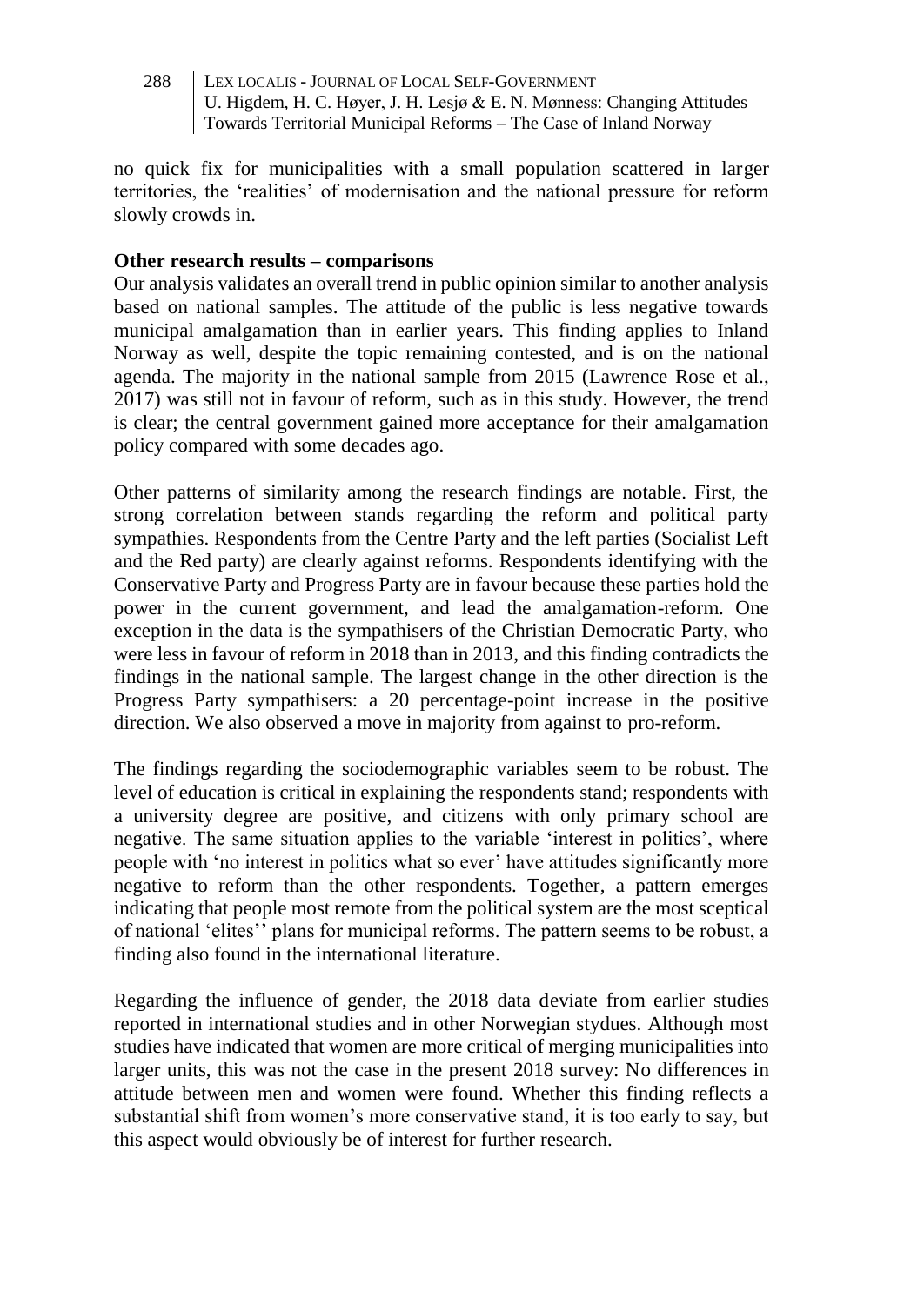The data shows that respondents in noncentral areas are more in favour of amalgamation than respondents in the central parts of the Inland regions, even if the differences decreased since the 2013 survey. This finding seems odd and contradicts some international patterns shown in the literature. Nevertheless, the reasons may be found in the 'small town rule', that is, people living in small locales nearby a larger town are the most strongly against amalgamation with the largest unit. Therefore, in these regions, the centre–periphery relations are at work.

#### **Expectations**

Now, we return to the discussion of the two main possible empirical expectations, the rational or the socially embedded, which we initially introduced. We aimed for the two models to help explain the apparent inconsistency in the findings, where the degree of critical arguments and consent to possible negative effects has increased substantially, concurrent with a shift from citizens being overall negative towards amalgamation to almost 50% being in favour of mergers. Consequently, the first rational assumption of a clear and unambiguous connection between the citizens' estimations of negative consequences of amalgamation and their standpoint to amalgamation of the own municipality is not the case. However, respondents who in 2018 were aware of the many positive results are in favour of their municipality merging with the neighbouring municipalities and are, therefore, meeting the rational expectation; this was not the case in 2013.

The third expected topic emphasises that citizens are rational utilising single individuals and assumes that citizens' views on municipal mergers are influenced by the characteristics of the citizens, that is, the interests citizens' associate with or are loyal to. Our analysis, show that the citizens' position on municipal mergers is influenced by their political party affiliation, education, and professional background. That education and profession influence citizens' stand for municipal mergers is in accordance with the third rational perspective, that is, the individual attitudes to reform reflect the stand of the preferred political party. This finding is also in accordance with the third social-embedded theory perspective, that is, citizens' evaluations are in general influenced by their belonging to and identification with political values parties, groups, and so forth, and what citizens consider an appropriate stand in their community of residence.

However, the findings show that citizens' are less concerned about the economic effects and beliefs in increased competence of the municipal administration and more sceptical regarding if amalgamation would improve the provision of services, local democracy, and a new common municipal identity. Therefore, the findings may also suggest that citizens' value enhances the municipal economy, and a strengthened local competence as a form of efficiency is valued over local democracy and identity. Such interpretations of the findings may be in line with a rational framework.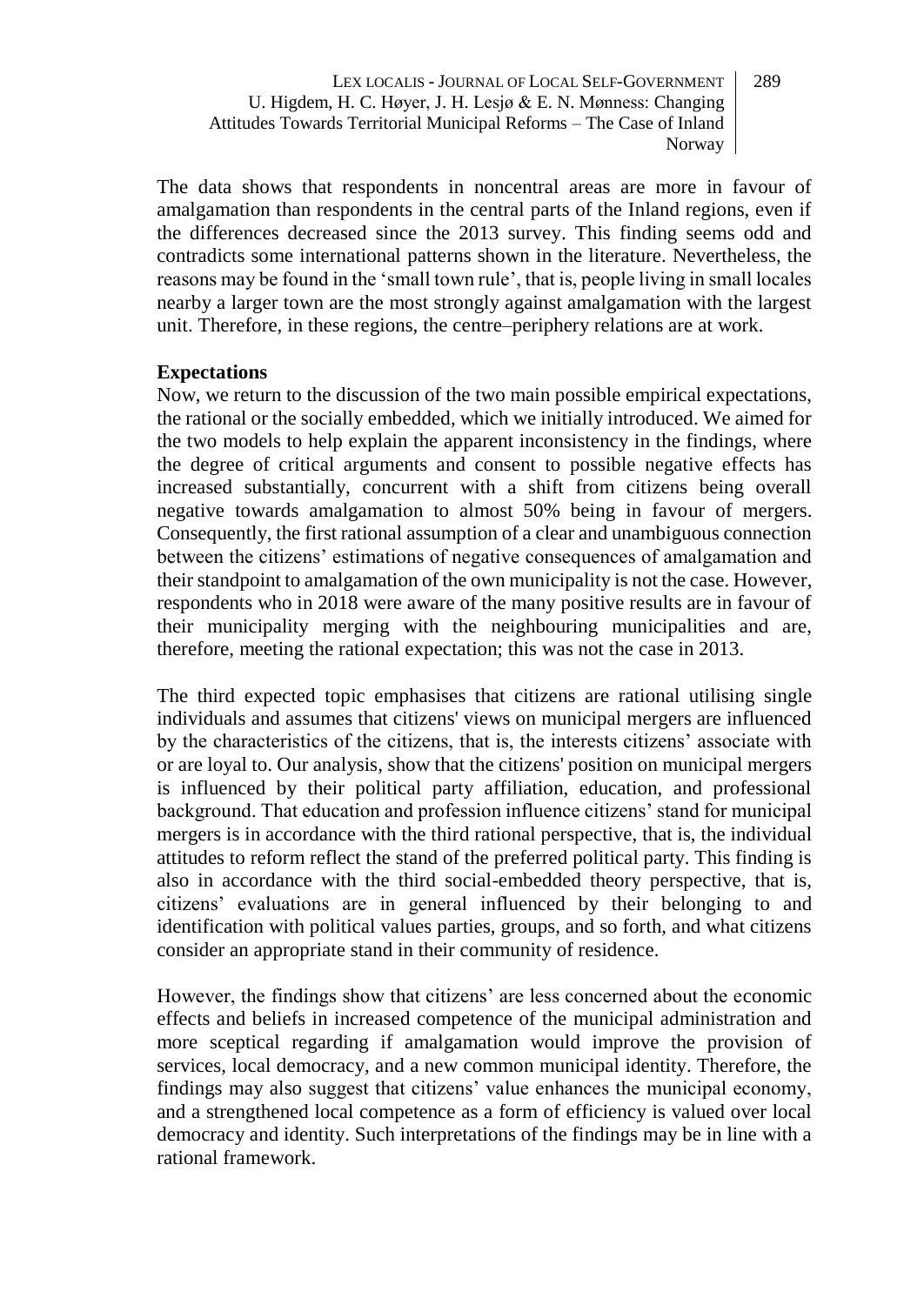The findings correspond to the first social-embedded expectation stating there is no necessary connection between the citizens' assumptions of costs and benefits from a municipal merger and their own stand on the topic. Such an explanation indicates a decline in opposition to municipal mergers in the actual period. The reasoning that emanates from the emphasis of the citizens as community-seeking individuals is that citizens over time will turn to the idea and accept the municipal merger. Notably, such a change in attitude does not imply that citizens accept, or eventually realise, that the merger will have more positive effects than they did earlier. By contrast, citizens are increasingly noticing negative effects of a merger while simultaneously accepting and saying yes to mergers. The third socialembedded expectation, however, assumes that the citizens' assessments are influenced by the connection they have to their municipality and other characteristics that can be assumed to affect what they perceive as an appropriate standpoint on municipal merging, given their fundamental values and identity.

A social-embedded explanation of the data suggests citizens' resignation or compliance regarding the rather massive and ongoing national pressure on municipality mergers, rather than a real change in their views on amalgamations.

#### **5 Conclusions**

This paper reports on citizens' attitudes to territorial reforms encouraging municipal amalgamation. Guiding the study was two main questions; first, did opinions change during the period of reform, and second, how did this change eventually take shape. We use data from Inland Norway, where no mergers had occurred, contrary to the situation elsewhere in Norway. We had reason to believe this region would be the latest region to accept this type of reform because of its socioeconomic and political context. Thus, this case is critical if changes are identified in this region, and a more general change of opinion on this topic may occur nationally.

Our study shows a considerable change in attitude towards the reform during the 5-year period of 2013 to 2018 to a more positive one, from 27% to 49%. However, a majority was not in favour. Changes seem to not be a result of new and more positive judgements of the reforms' results and outcome. By contrast, the majority has been more critical of anticipated consequences of the amalgamation reform into larger municipalities.

What we observe are, therefore, not so much attitude changes corresponding with the rational model that anticipates that the stand to the reform should be a reflection of what they think the reform would be leading to. The findings corresponds overall more to fit with the social-embedded perspective lined up in the introduction. The changes towards more positive attitude to amalgamation occurs without the respondents necessarily being more optimistic concerning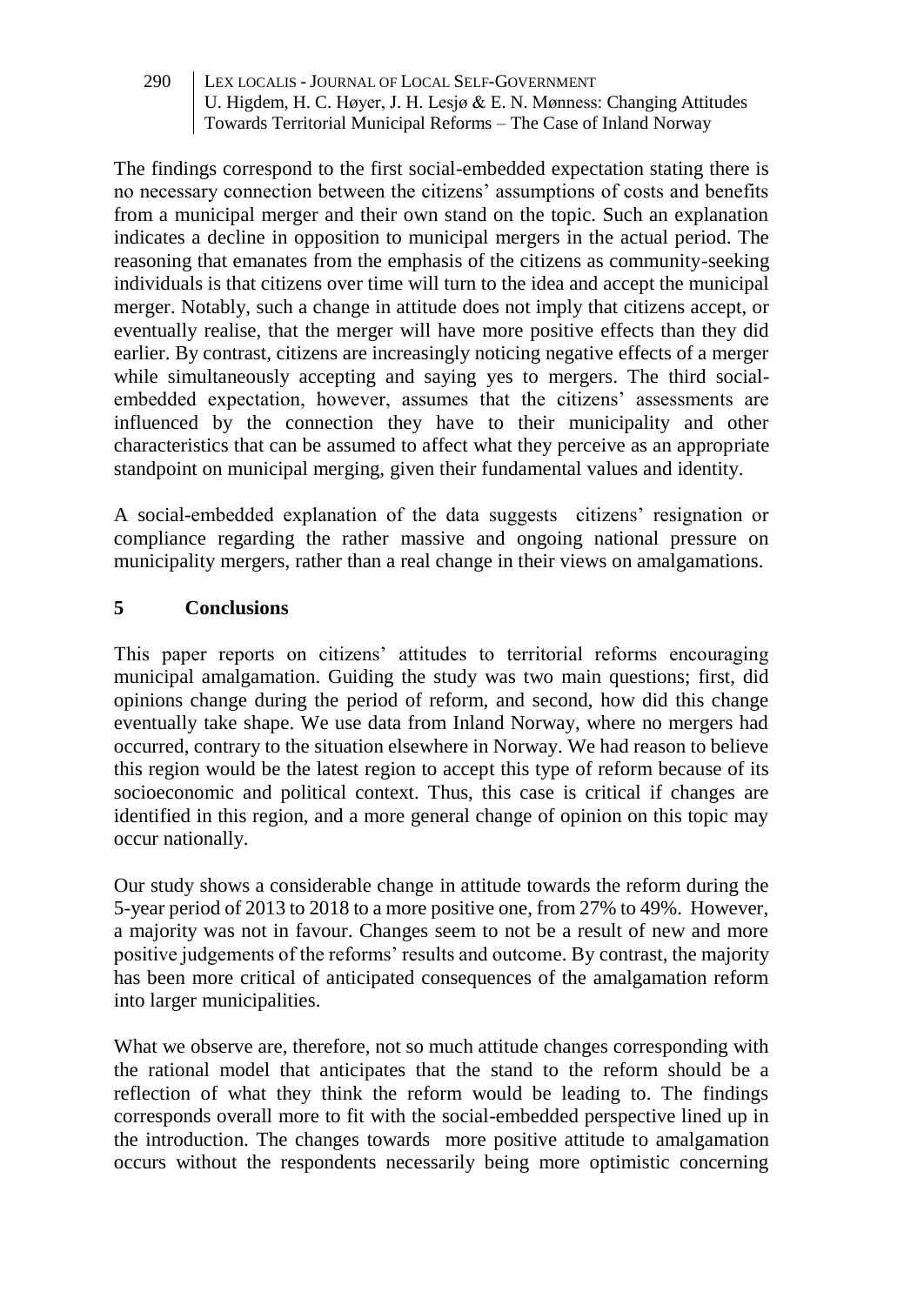expectations that better services had to follow. This could be seen as a type of 'resignation' towards a reform pressure from the national government and general changes in peoples' environment. Notably, more citizen assess a positive municipal economic development, and more local competence is a favourable effect of mergers, and both support this claim. The reform is likely to catch up with its local units anyway, and citizens' attitudes are adapting to what their expectations are of what will occur in the upcoming years. In addition, individuals who anticipated positive effects are now definitely more in favour of amalgamation of their municipality.

This, of course, may be providing the government and the reform supporters a window of opportunity for new decisions in the years ahead. The legitimacy of the process will be challenged, but what type of decision rules are established probably has large consequences for the results. If the local governments pass local referendums on the topic, a polarised situation will again occur, and implementing the reform on a large scale would be difficult. If local politicians, as the national government prefers, limit citizens' participation in the topic to having a say in local meetings and being respondents in representative surveys, the outcome will certainly be different and more positive for the reforms' success.

#### **Notes:**

 $<sup>1</sup>$  A logistic regression solution for the 2013 data does not exist due to a quasi-complete</sup> separation in the model. With the 2018 data, both regression methods give nearly identical percentage values and significance levels. OLS gives unbiased estimates independent of the sampling distribution of the residuals.

<sup>2</sup> The Hamar-region (Hamar, Stange, Ringsaker and Stange municipalities), the Lillehammer-region (Lillehammer and Øyer municipalities), the Gjøvik-region (Gjøvik, Østre Toten and Vestre Toten municipalities, and finally Elverum and Kongsvinger.

<sup>3</sup> No municipality in Aust(=East)-Agder was merged, but several in Vest(=West)-Agder. Aust- and Vest-Agder will be one county starting in 2020.

#### **References:**

- Calciolari, S., Cristofoli, D. & Macciò, L. (2013) Explaining the reactions of Swiss municipalities to the 'Amalgamation wave', *Public Management Review,* 15(4), pp. 563-583.
- Christensen, T., Lægreid, P. & Røvik, K. A. (2015) *Organisasjonsteori for offentlig sektor*  (Oslo: Universitetsforlaget).
- Ebinger, F., Kuhlmann, S. & Bogumil, J. (2019) Territorial reforms in Europe: effects on administrative performance and democratic participation, *Local Government Studies,*  45(1), pp. 1-23, https://doi.org/10.1080/03003930.2018.1530660.
- Grenwood, R., Oliviver, C., Sahlin, K. & Suddaby, R. (2008) *The SAGE Handbook of Organizational Institutionalism* (London: Sage).